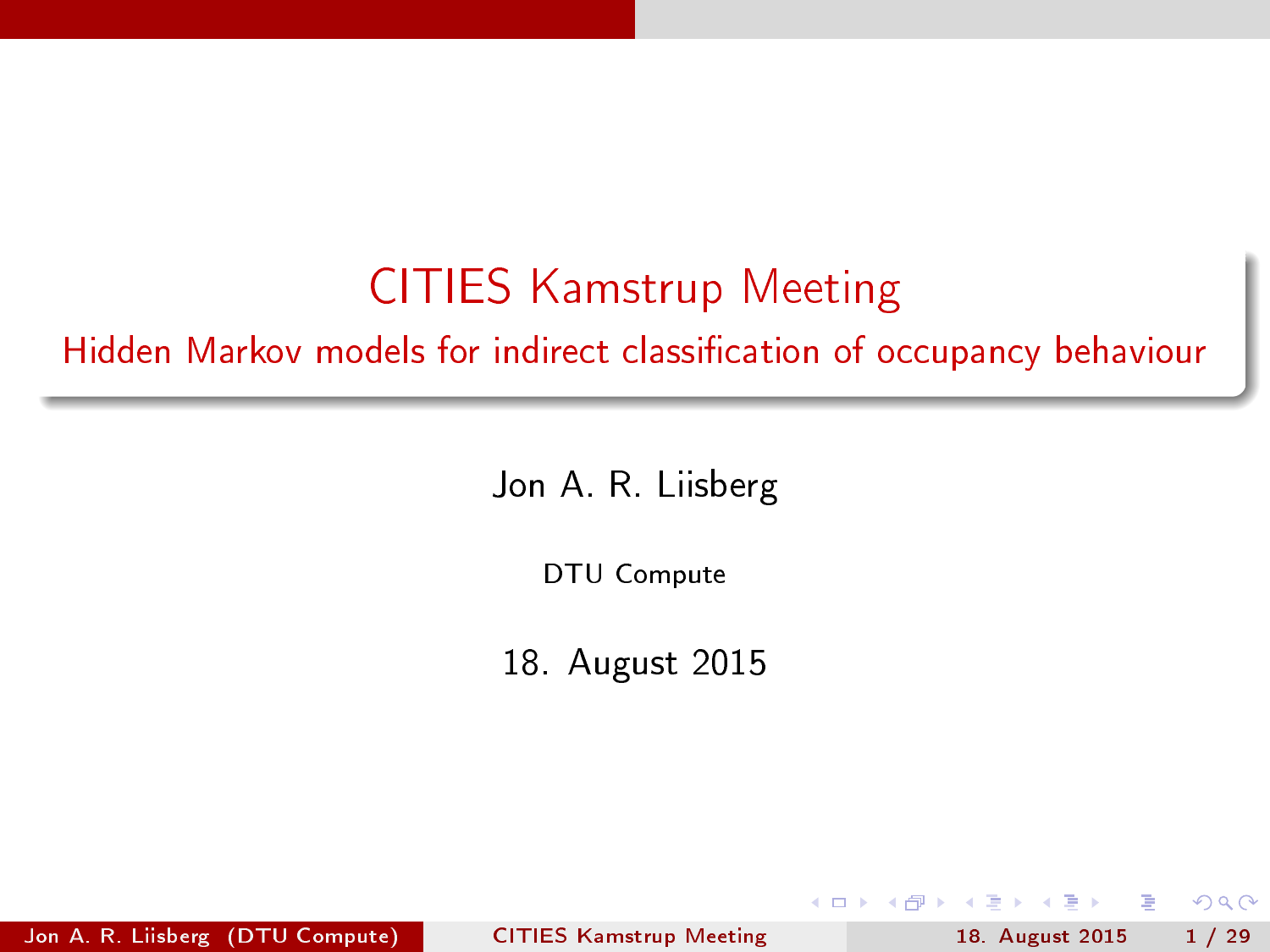**Overview** 









Jon A. R. Liisberg (DTU Compute) [CITIES Kamstrup Meeting](#page-0-0) 18. August 2015 2 / 29

(B)

 $2990$ 

 $($  ロ )  $($  何 )  $($  ヨ )  $($  ヨ  $)$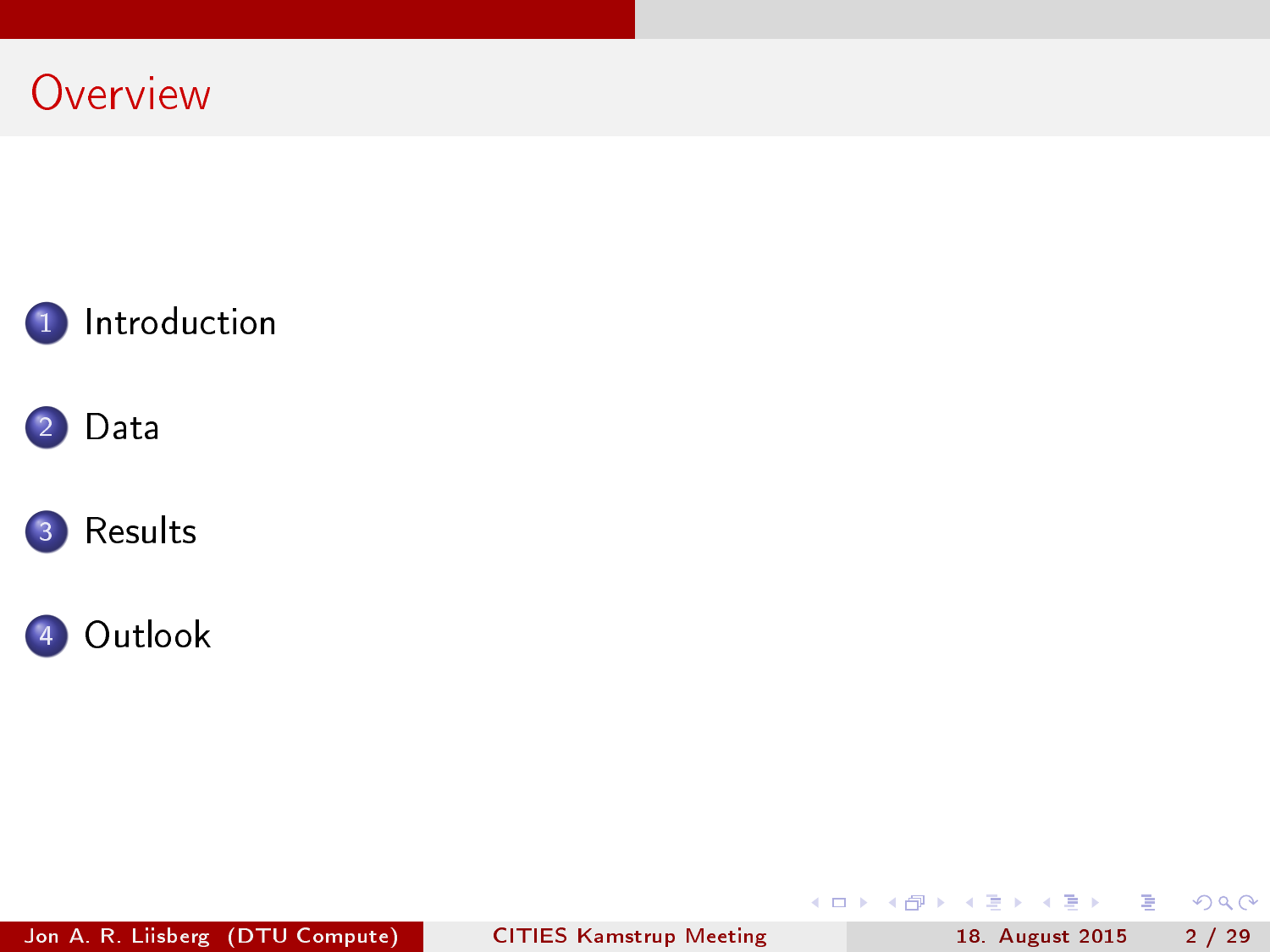### Problem description

By applying Hidden Markov models (HMMs) on electricity consumption from smart meter data the hypothesis, is that we can:

- **Q** Classify the states of the HMM in accordance to occupancy behaviour.
- 2 Identify possible covariates/explanatory variables.
- <sup>3</sup> forecasting and simulation of the future energy consumption.

1), 2) and 3) can be solved by both homogeneous and time inhomogeneous models. It is suggested that to improve the forecasting and simulation, covariates/explanatory variables and time inhomogeneous Markov chains, are needed.

<span id="page-2-0"></span> $QQ$ 

( ロ ) ( 何 ) ( ヨ ) ( ヨ )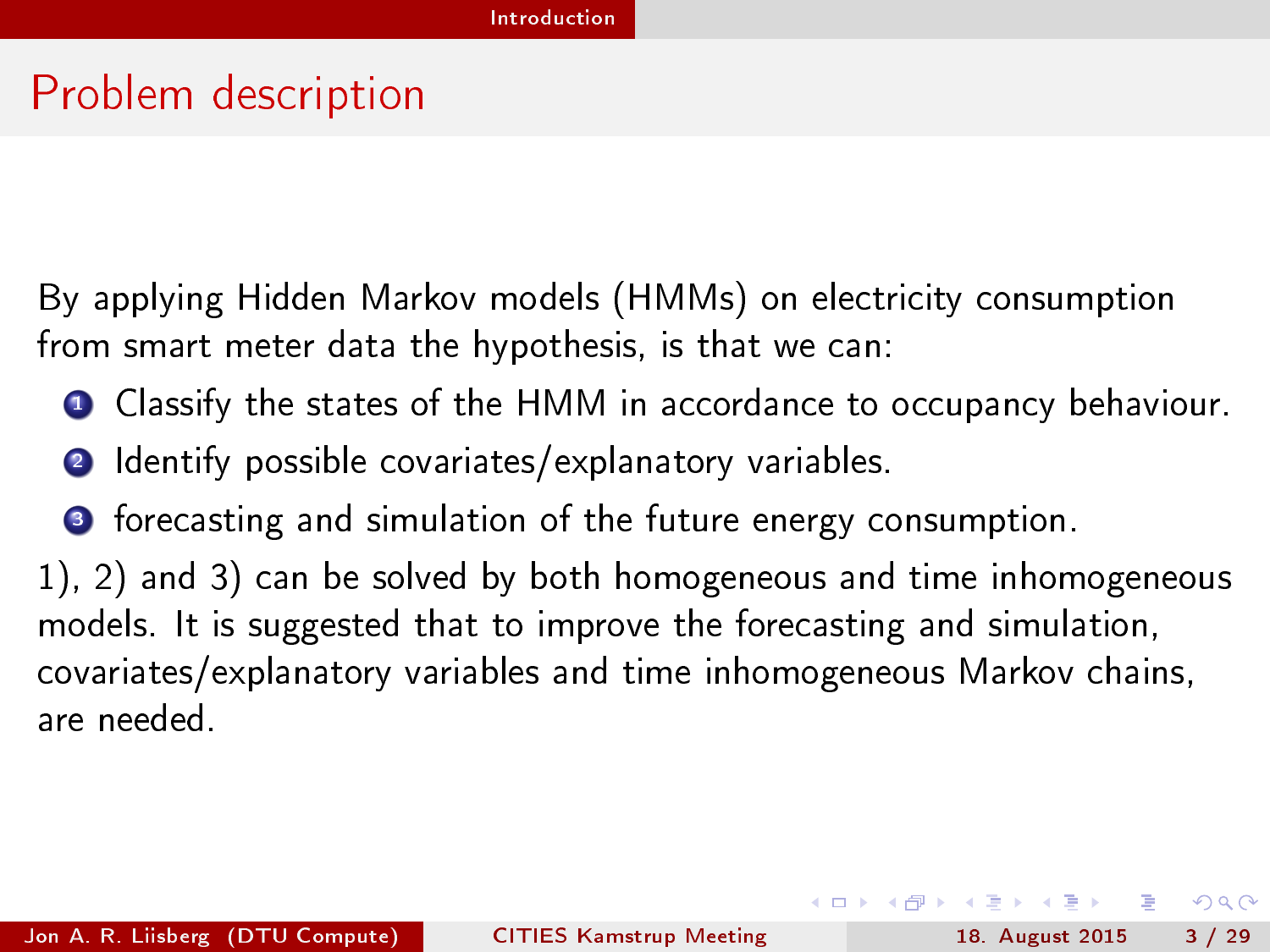The data is collected in and nearby an apartment building in Catalonia, Spain.

[Data](#page-3-0)

- The data consist of hourly weather data from a nearby weather station and smart metering data of the apartments.
- The data was measured from mid July 2012 till the end of December 2013.

Jon A. R. Liisberg (DTU Compute) [CITIES Kamstrup Meeting](#page-0-0) 18. August 2015 4 / 29

<span id="page-3-0"></span> $QQ$ 

医氯化医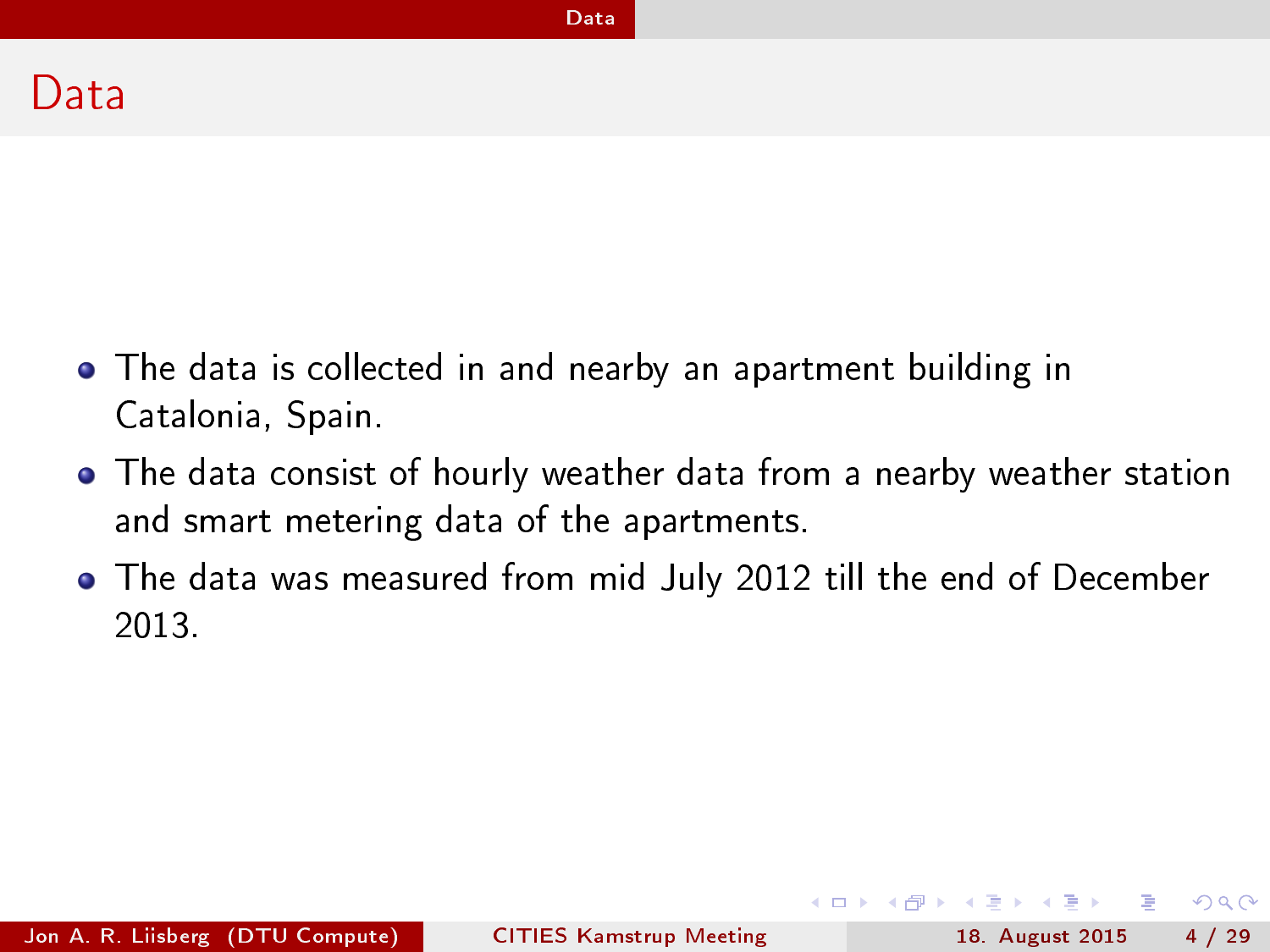### Weather data

| Variable         | description                          |
|------------------|--------------------------------------|
| $T_a$            | Ambient temperature in ${}^{\circ}C$ |
| G                | Solar radiation in $W/m^2$           |
| W,               | Average wind speed in $m/s$          |
| $W_d$            | Average wind direction in °          |
| $\boldsymbol{P}$ | Precipitation in $mm$                |

[Data](#page-4-0)

Table : Description of data

Analysis showed diurnal periods for  $T_a, G, W_s$  and  $W_d$ Yearly period for  $T_a$ These could be used as covariates/explanatory variables

- 3

<span id="page-4-0"></span> $\Omega$ 

( ロ ) ( 何 ) ( ヨ ) ( ヨ )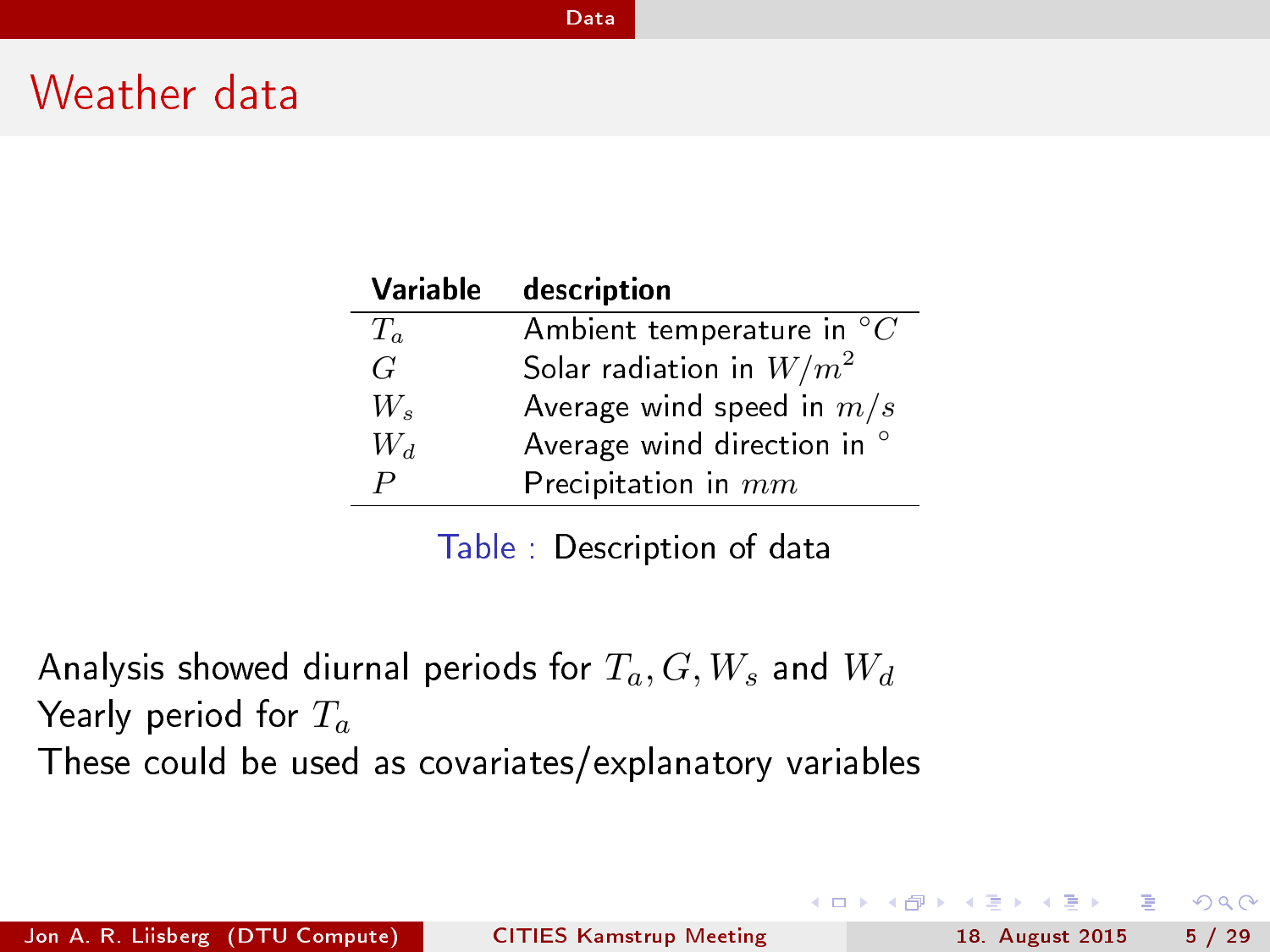### Smart metering data

| Variable | description                           |
|----------|---------------------------------------|
| $x_{e}$  | Electricity consumption in $kWh$      |
| $x_{sh}$ | Space heating in $kWh$                |
| $x_{hw}$ | Hot water consumption in $kWh$        |
| $x_w$    | Water consumption in litters          |
| $x_{it}$ | Interior temperature in ${}^{\circ}C$ |

[Data](#page-5-0)

Table : Description of data

- Due to a large number of zero observations the smart metering data is aggregated from 10 minute intervals to hourly intervals.
- The space heating, hot water and water measurements are integer.
- The electricity measurements are discrete with increments of 0.01.
- The complete data set consist of 44 apartments
- Electricity consumption is chosen to apply [HM](#page-4-0)[M](#page-6-0)[s](#page-4-0) [o](#page-5-0)[n](#page-6-0)

Jon A. R. Liisberg (DTU Compute) [CITIES Kamstrup Meeting](#page-0-0) 18. August 2015 6 / 29

<span id="page-5-0"></span> $QQ$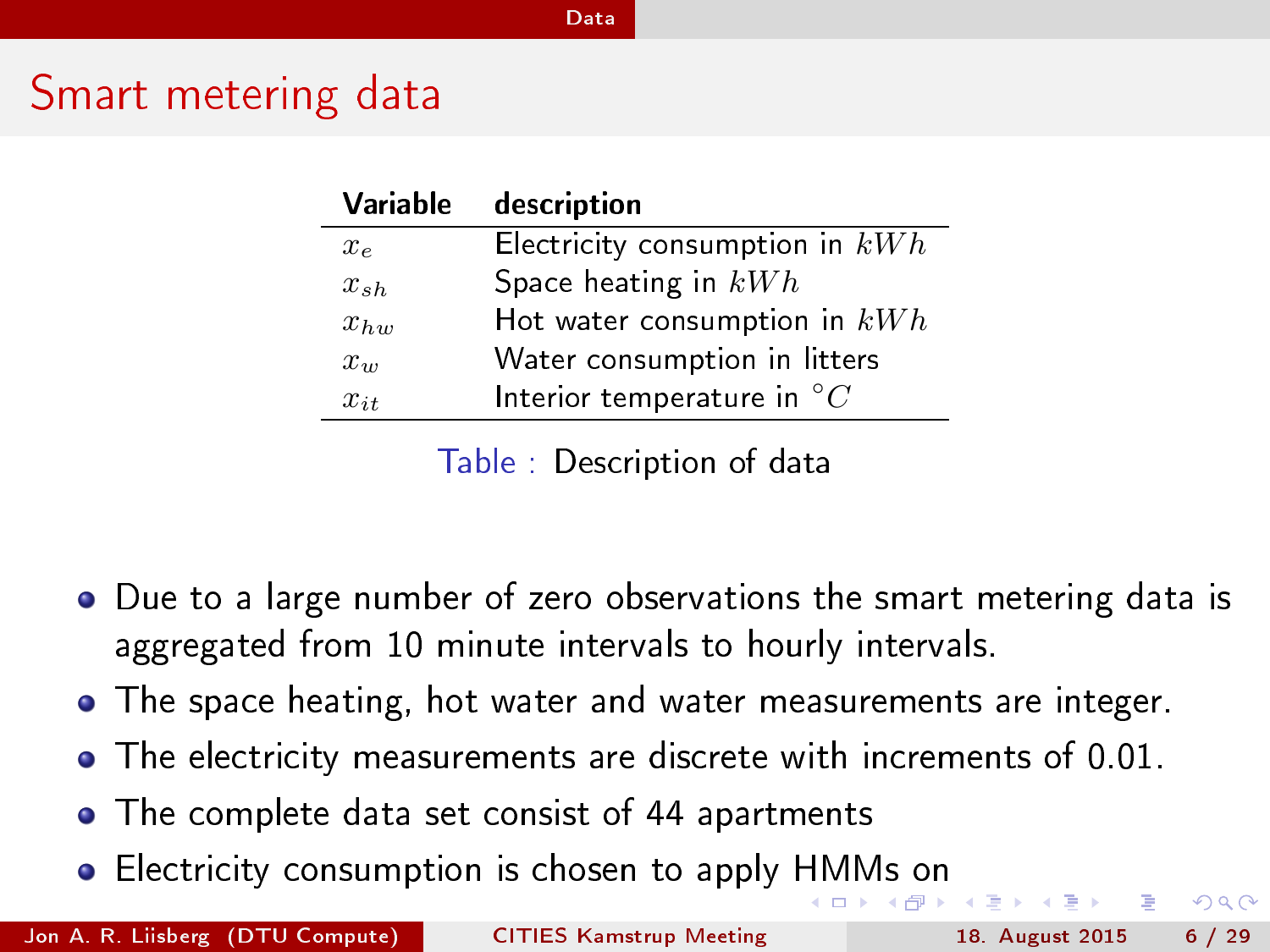### Homogeneous HMM for apartment 2

Using gamma distributions for the state dependent distributions a 3 state model was found suiable.

Table : Estimated parameters for the three state HMM for apartment 2 and calculated stationary distribution, mean and variance

| <b>State</b> |                                     |  |  |                                       | k $\theta$ $\gamma_{i1}$ $\gamma_{i2}$ $\gamma_{i3}$ $\delta$ Mean Variance |
|--------------|-------------------------------------|--|--|---------------------------------------|-----------------------------------------------------------------------------|
|              |                                     |  |  | 1 7.74 0.012 0.85 0.14 0.01 0.52 0.09 |                                                                             |
|              | 7.30 0.040 0.21 0.73 0.06 0.38 0.29 |  |  |                                       | 0 0 1 2                                                                     |
|              |                                     |  |  |                                       | 0.216                                                                       |

- **1** Low consumption
- <sup>2</sup> Medium consumption
- **3** High consumption

<span id="page-6-0"></span> $QQ$ 

医下环医下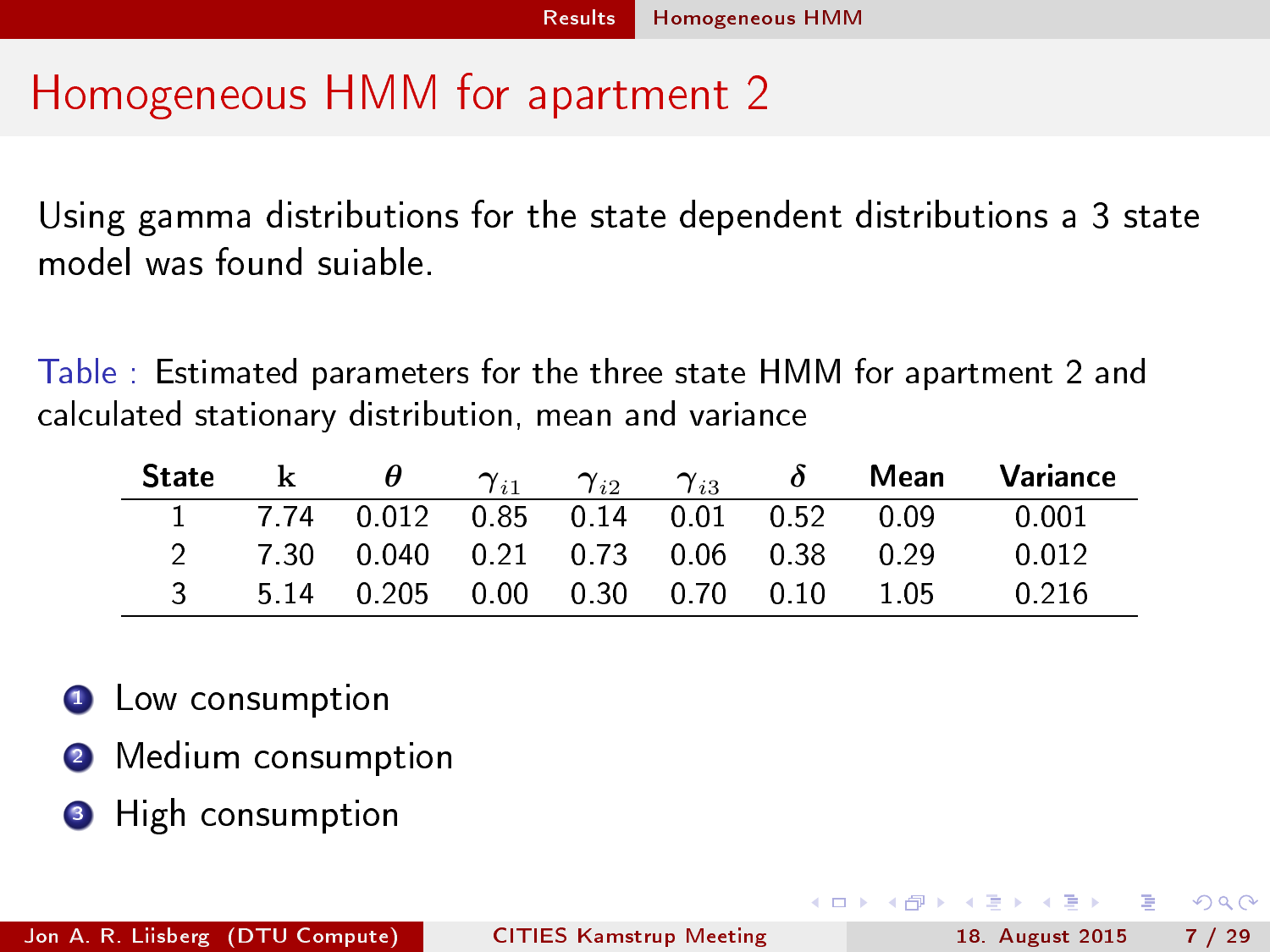## Global decoding



Figure : Average probability profiles of being in given state, dependent on time of day, time of year and ambient temperature. The blue squares denote the relative amount of observations for each month or temperature interval

<span id="page-7-0"></span> $200$ 

(□ ) (f)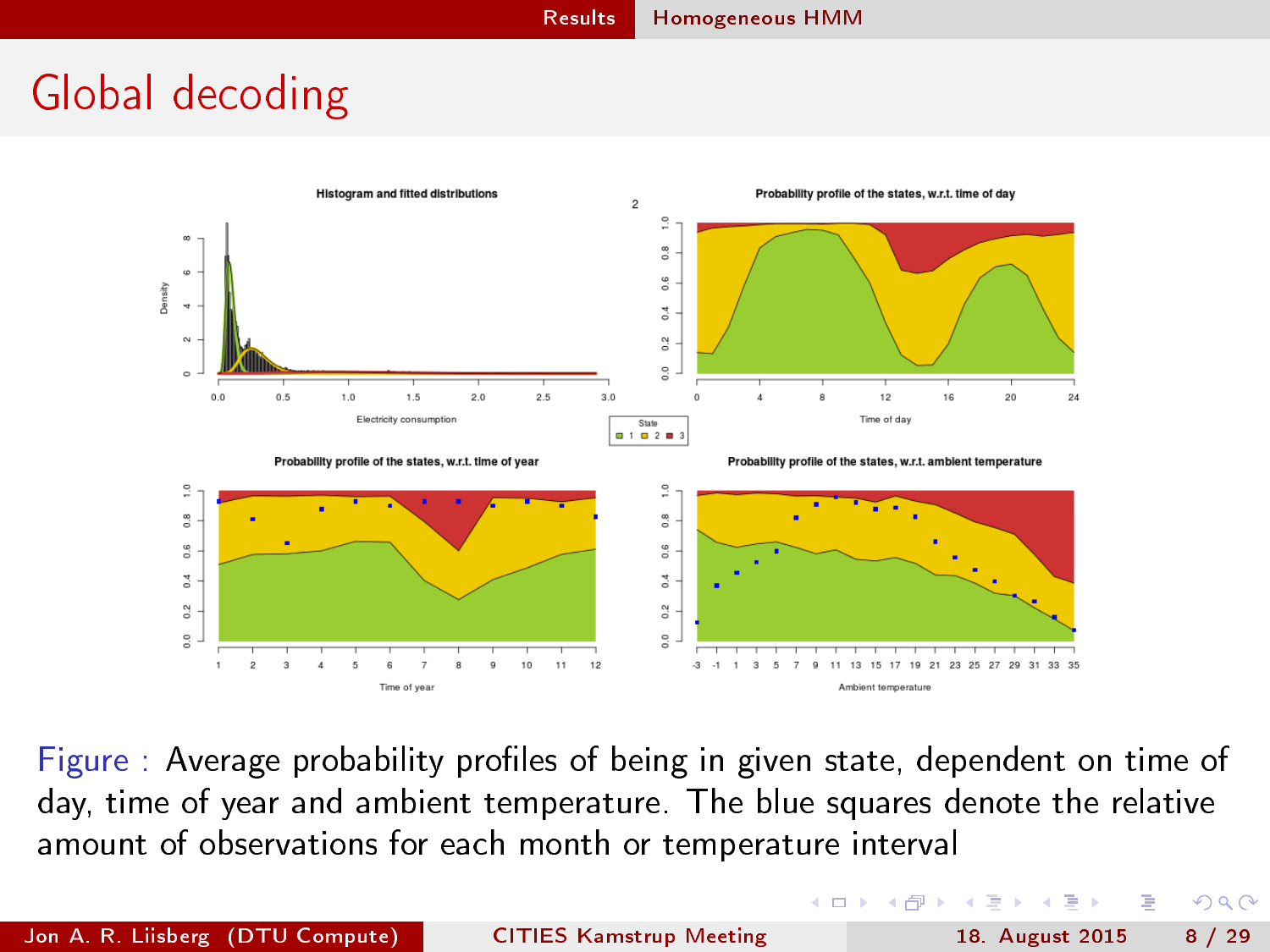### Homogeneous H

### Given data from occupant survey

| Apartment | No. occupants | Air-condition | Hours empty<br>on weekdav | Source of income |
|-----------|---------------|---------------|---------------------------|------------------|
|           |               | ves           | 3-5                       | pension          |

### The states are interpreted as:

- **4** Absent or asleep
- <sup>2</sup> Home, medium consumption
- **3** Home, high consumption

These interpretations are compared to water use for validation.

<span id="page-8-0"></span> $\Omega$ 

化重新润滑脂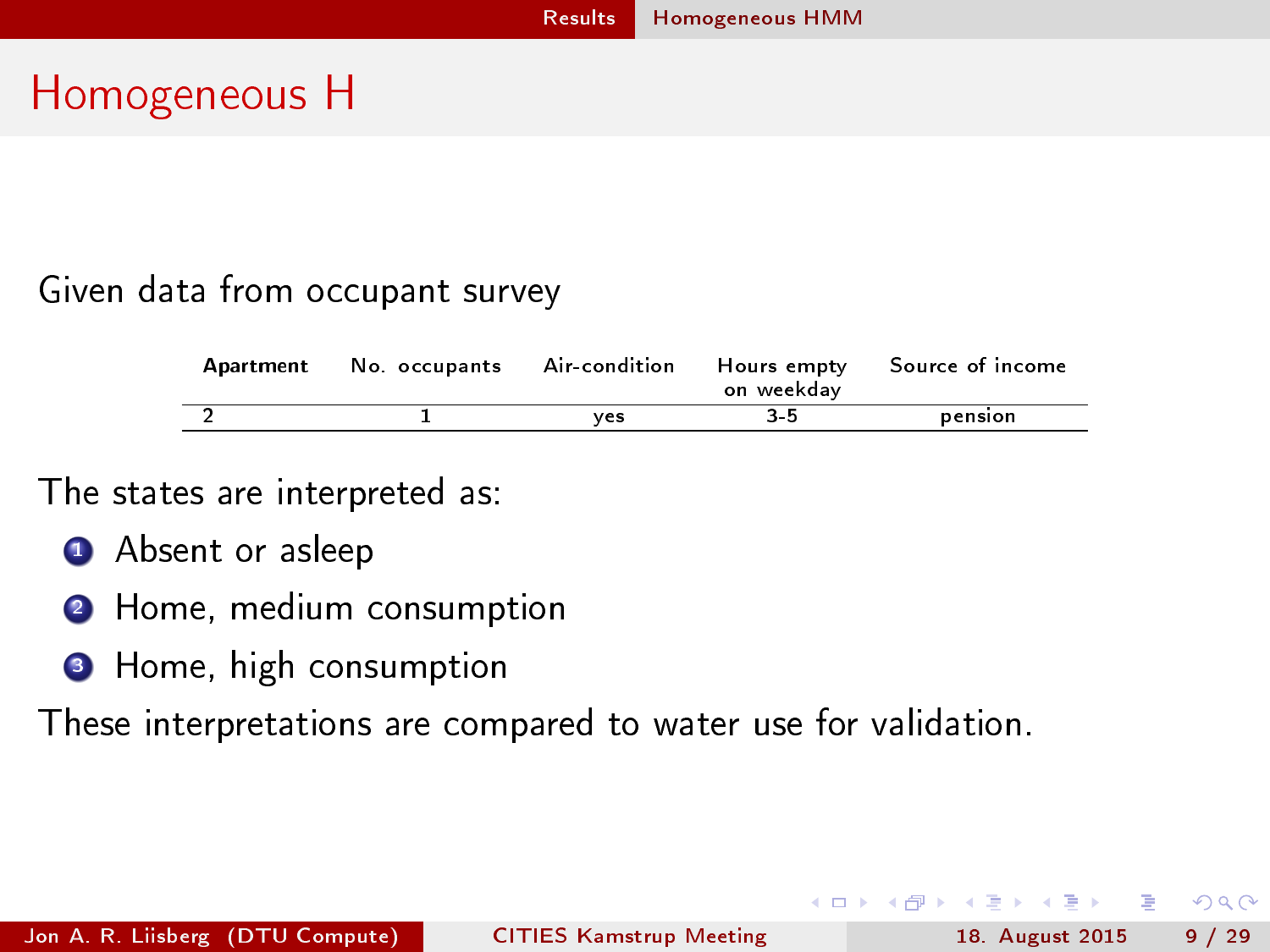### Comparison with water use



Figure : Counts of water and hot water use given state and time of day

Þ

<span id="page-9-0"></span>n. э

Þ

4 D F

有

 $\mathcal{A}$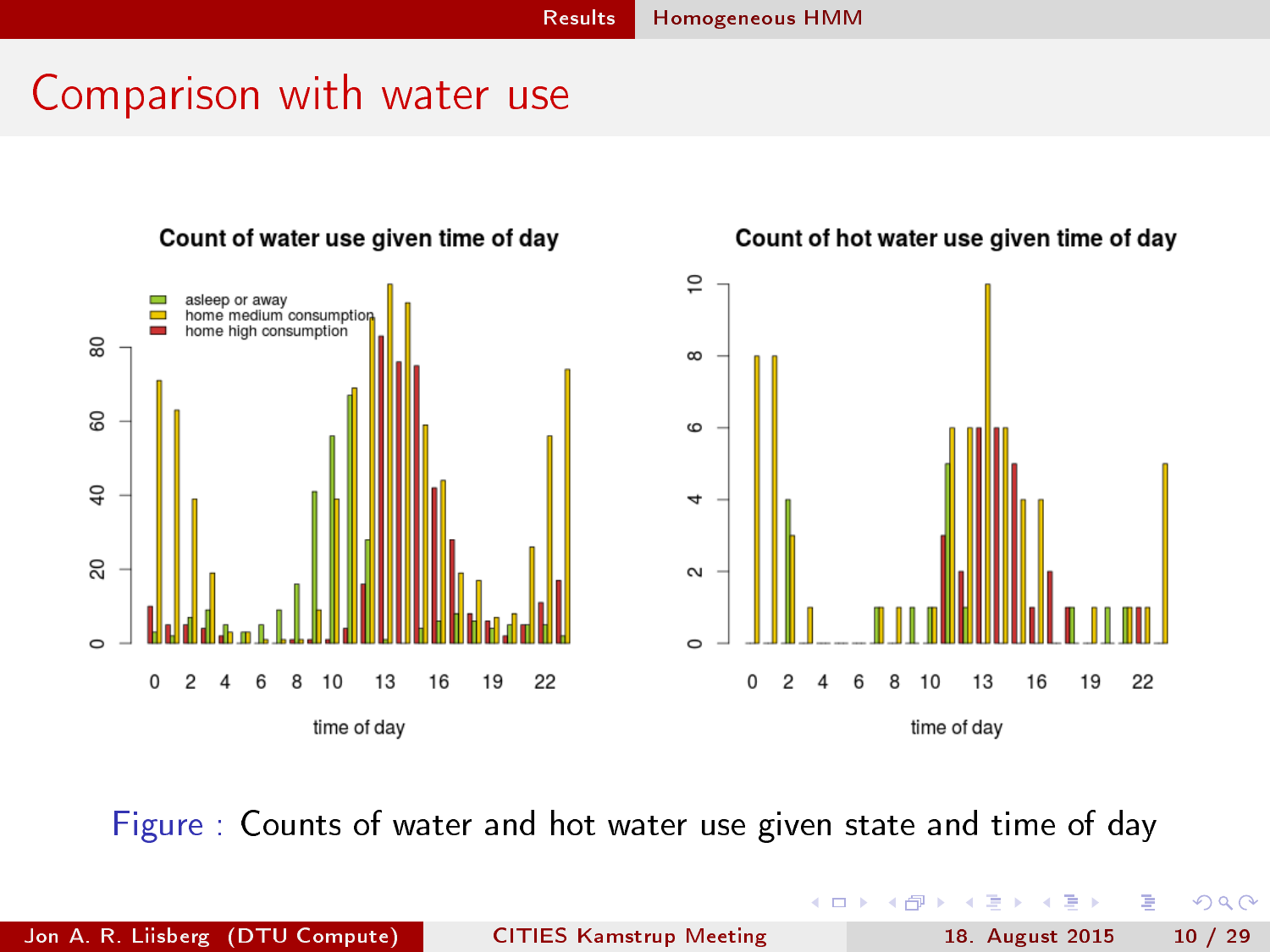## Summary of homogeneous HMMs

Homogeneous HMMs tted on 14 apartments(several more but with local maximum)

- 10 apartments 3 states found suitable
- 4 apartments 4 states found suitable

Jon A. R. Liisberg (DTU Compute) [CITIES Kamstrup Meeting](#page-0-0) 18. August 2015 11 / 29

<span id="page-10-0"></span>÷.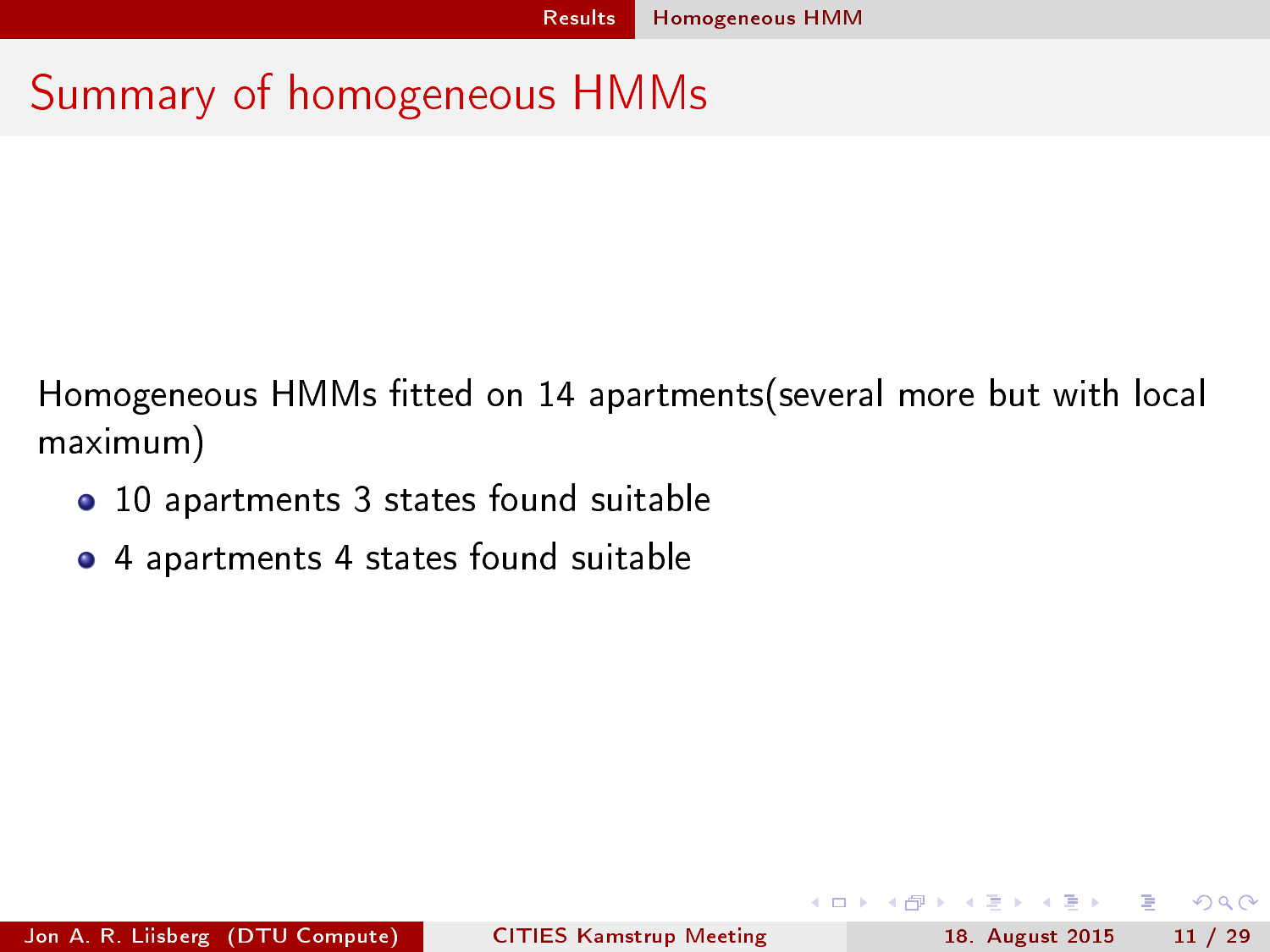### Temperature dependence

Observation of temperature dependence

|                | <b>State</b> | 1   | 2   | 3   | 4 |
|----------------|--------------|-----|-----|-----|---|
| Apartment      |              |     |     |     |   |
| $\mathbf{1}$   |              |     |     |     |   |
| $\overline{2}$ |              |     |     | yes |   |
| 3              |              | yes | yes |     |   |
| 5              |              |     |     |     |   |
| 7              |              | yes | yes |     |   |
| 12             |              |     | yes |     |   |
| 15             |              |     |     |     |   |
| 18             |              |     |     |     |   |
| 25             |              | yes | yes |     |   |
| 26             |              |     |     |     |   |
| 29             |              |     |     |     |   |
| 30             |              |     |     |     |   |
| 35             |              | yes | yes | yes |   |
| 44             |              |     |     |     |   |

Jon A. R. Liisberg (DTU Compute) [CITIES Kamstrup Meeting](#page-0-0) 18. August 2015 12 / 29

イロト イ押ト イヨト イヨト

<span id="page-11-0"></span>

÷.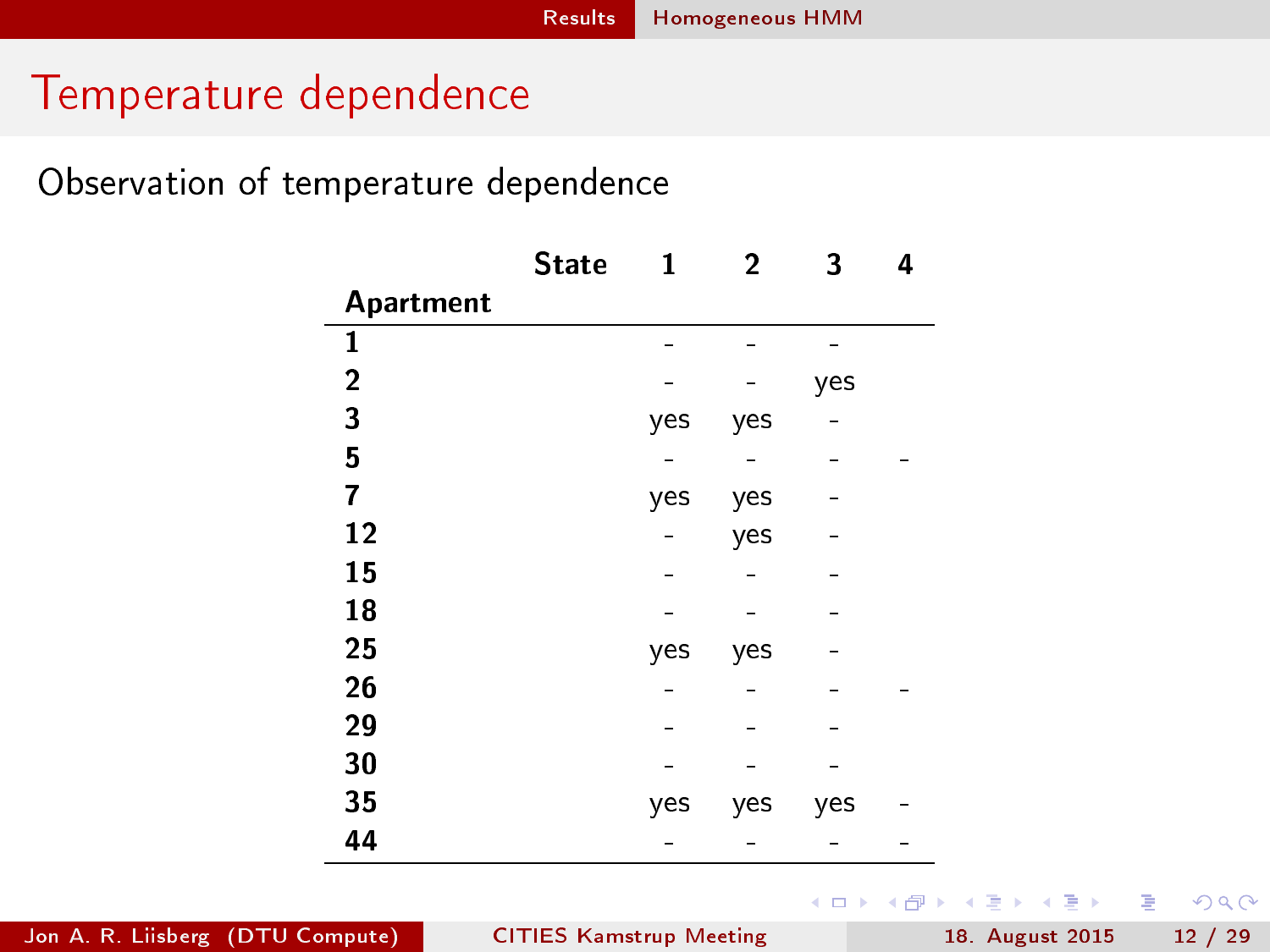## Classification of profiles



<span id="page-12-0"></span>Table : Apartments classified based on the average probability profile

| <b>Class</b>                     |                                          | Apartments         |    |         |
|----------------------------------|------------------------------------------|--------------------|----|---------|
| afternoon/evening absence        |                                          |                    |    |         |
|                                  | equal probability for being home or away | 1, 5, 7, 26 and 35 |    |         |
| mostly at home                   |                                          | 3 18 29 and 44     |    |         |
| mostly away                      |                                          | 12, 15, 25 and 30  | G. | 2090    |
| Jon A. R. Liisberg (DTU Compute) | <b>CITIES Kamstrup Meeting</b>           | 18. August 2015    |    | 13 / 29 |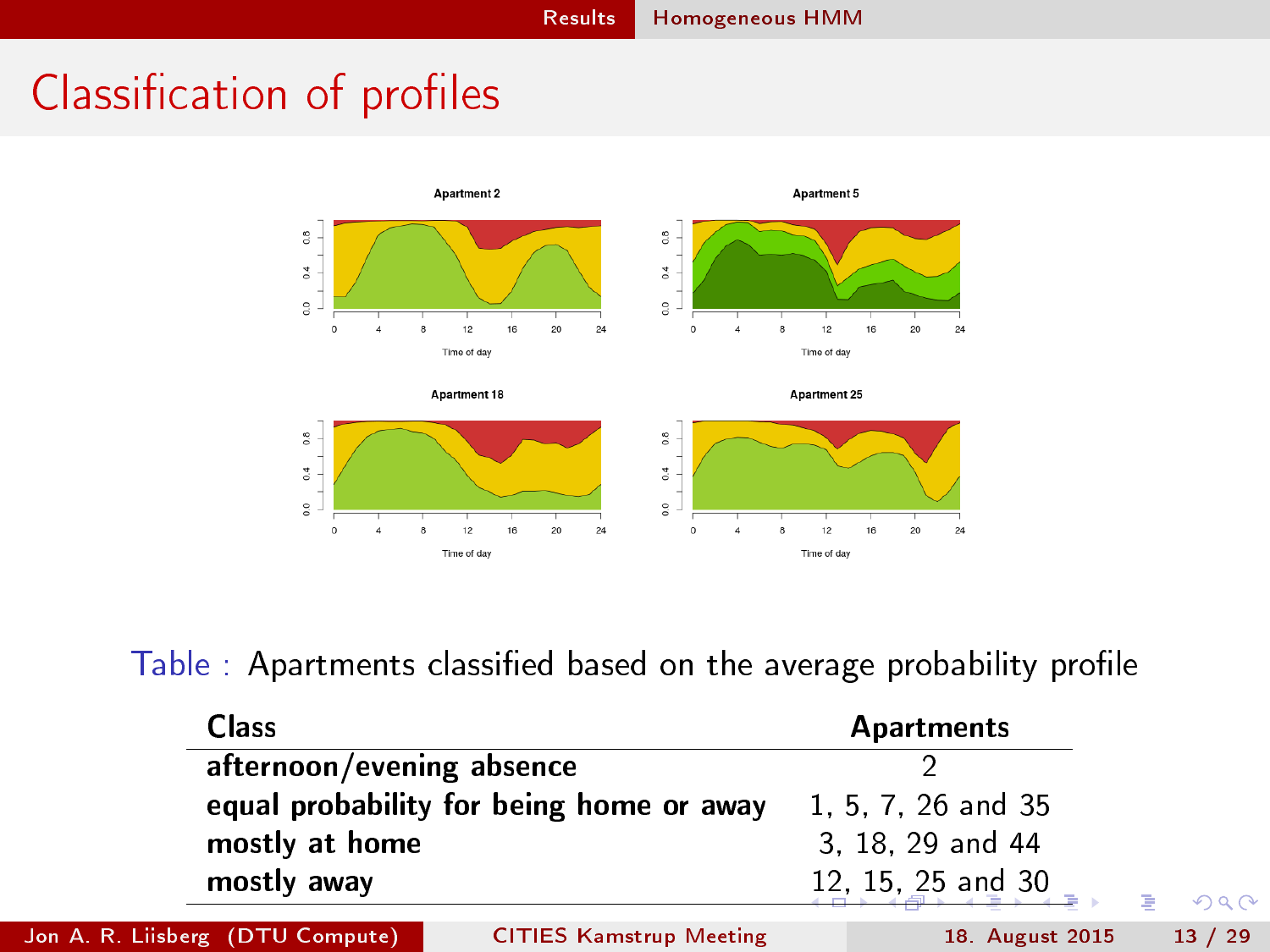## Classification of profiles

### Selection of date from occupant survey

| Apartment | No occupants | Air condition | Hours empty<br>on weekday | Source of income | No. states |
|-----------|--------------|---------------|---------------------------|------------------|------------|
| 2         |              | ves           | $3 - 5$                   | pension          | 3          |
|           | <b>NA</b>    | <b>NA</b>     | <b>NA</b>                 | ΝA               |            |
|           |              | n o           | >10                       | work             |            |
|           |              | n o           | $3 - 5$                   | scholarship      |            |
| 26        |              | n o           | $3 - 5$                   | pension          |            |
| 35        |              | n o           | $6 - 8$                   | pension          |            |
| 3         |              | n o           | $\mathord{<}2$            | pension          |            |
| 18        | 5            | n o           | $\mathord{<}2$            | work             |            |
| 29        |              | n o           | ≤2                        | work             |            |
| 44        |              | n o           | ≤2                        | pension          | 4          |
| 12        |              | n o           | $3 - 5$                   | pension          |            |
| 15        |              | n o           | >10                       | work             |            |
| 25        |              | n o           | >10                       | work             |            |
| 30        |              | n o           | $6 - 8$                   | subsidy          |            |

ロ }  $4$   $4$   $\oplus$  }  $4$   $\oplus$  }  $4$   $\oplus$  }

<span id="page-13-0"></span>÷.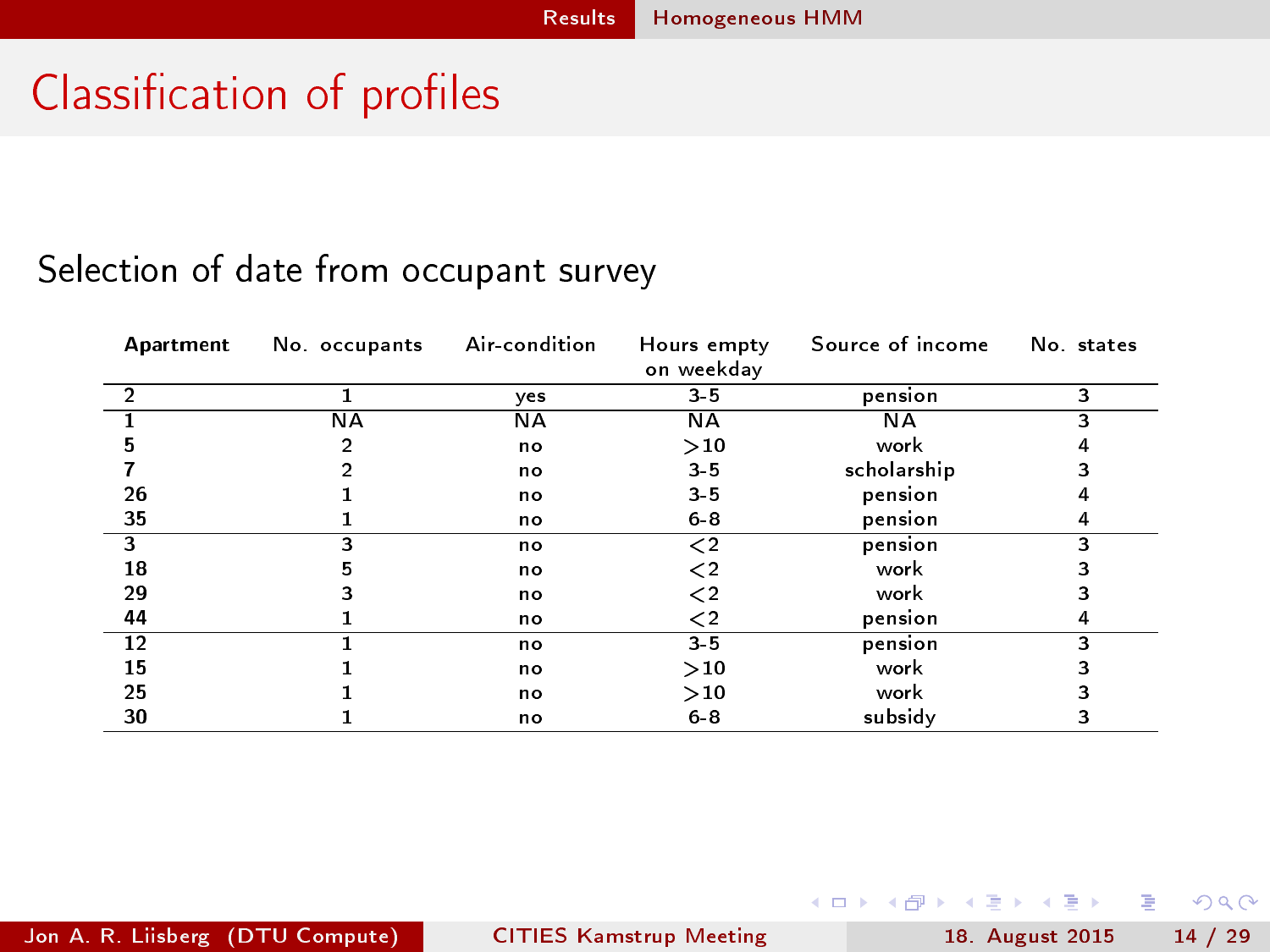### Common parameters



Figure : Box-plots of the parameters estimates for the state dependent distributions and the stationary distribution

Jon A. R. Liisberg (DTU Compute) [CITIES Kamstrup Meeting](#page-0-0) 18. August 2015 15 / 29

÷  $\mathbf{h}$  $\mathcal{A}$ 

Þ . p Þ <span id="page-14-0"></span> $\Omega$ 

 $\leftarrow$ 

卢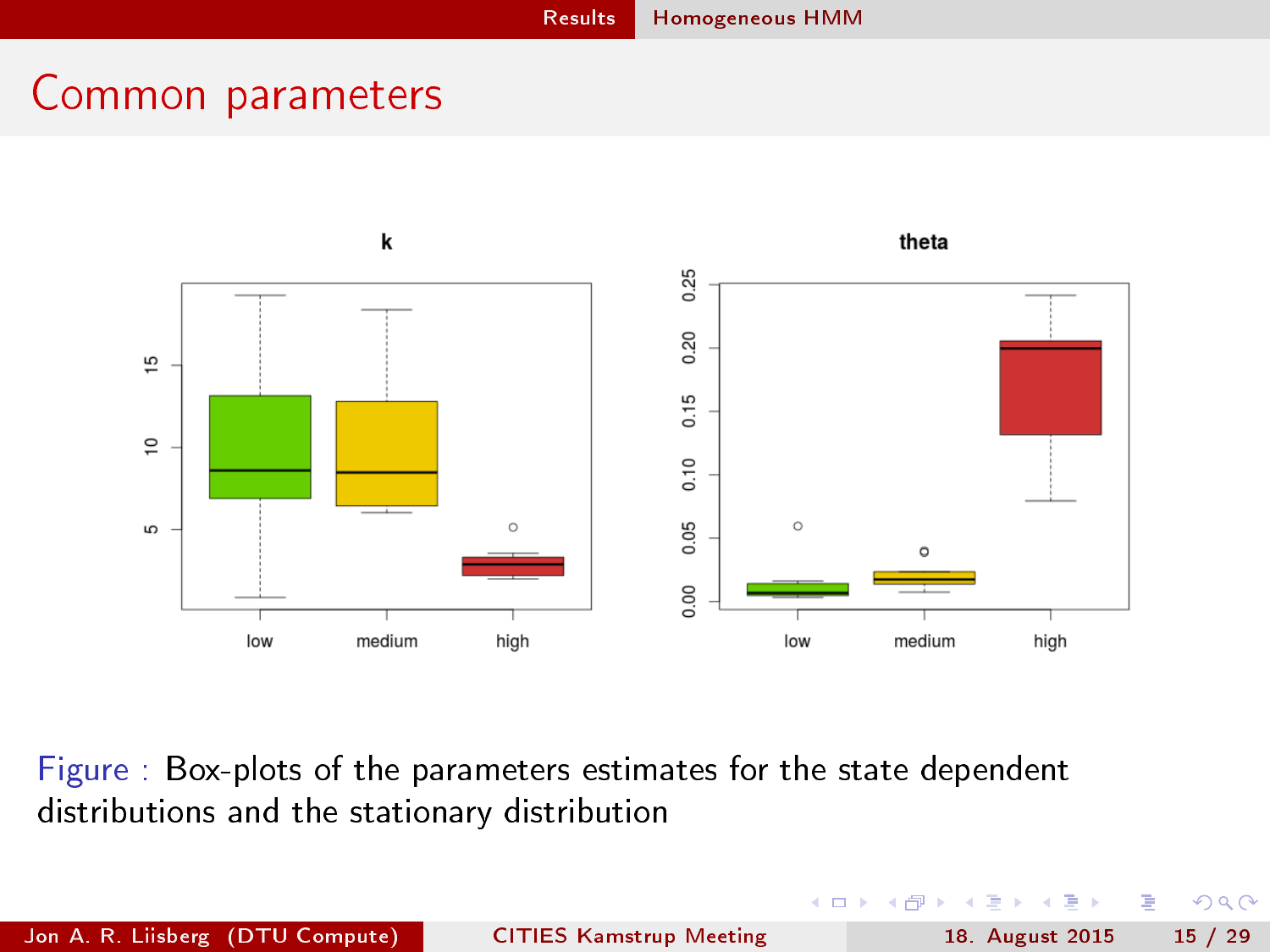### Common parameters



#### Transition probabilities for low consumption

#### Transition probabilities for medium consumption



#### Transition probabilities for high consumption



### Figure : Box-plots of the transition probabilities for each state

Jon A. R. Liisberg (DTU Compute) [CITIES Kamstrup Meeting](#page-0-0) 18. August 2015 16 / 29

э

<span id="page-15-0"></span> $QQ$ 

 $($  ロ )  $($  何 )  $($  ヨ )  $($  ヨ  $)$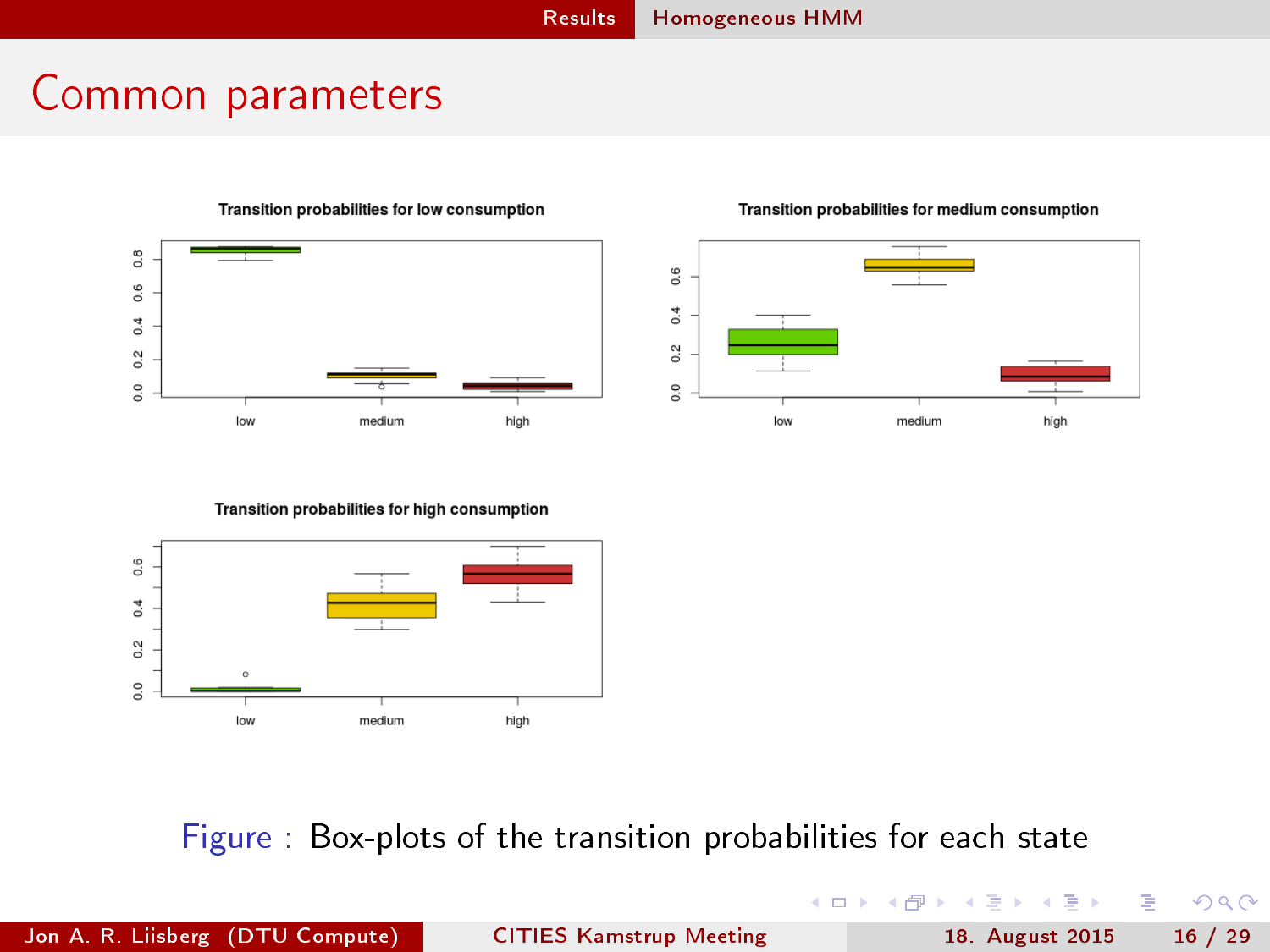### Inhomogeneous HMM

The inhomogeneous HMMs are time dependent

The time dependence is modelled in the transition probability matrix by a Fourier series with a number of sin- cosine pairs to describe the diurnal variation

<span id="page-16-0"></span>Jon A. R. Liisberg (DTU Compute) [CITIES Kamstrup Meeting](#page-0-0) 18. August 2015 17 / 29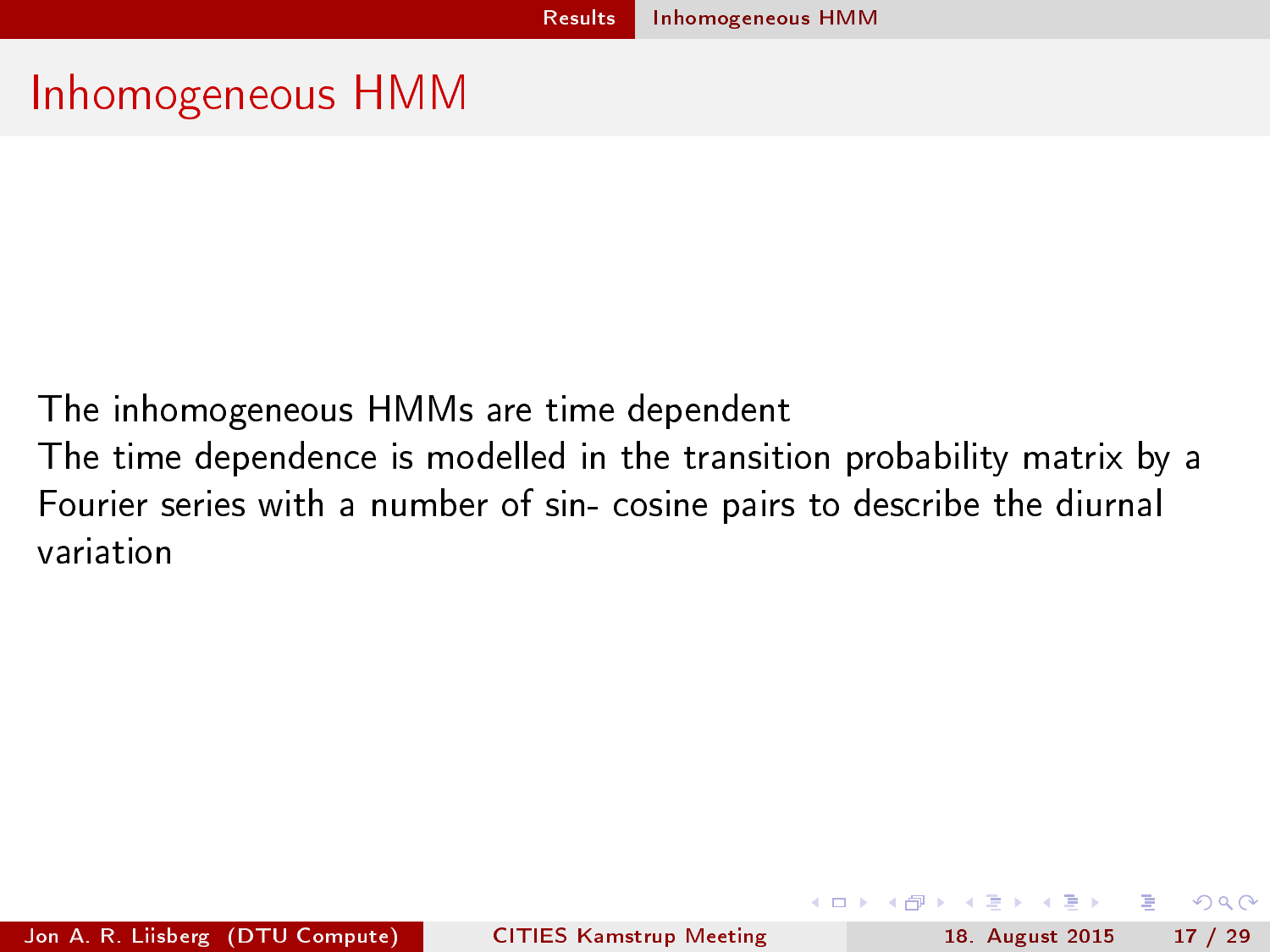### Inhomogeneous HMM, Apartment 18

Using the number of states found suitable for the homogeneous HMM for apartment 18, 2 sin- cosine pairs was found suitable. The figure shows the model generated probability profiles given no. sincosine pairs.

<span id="page-17-0"></span>

Figure : Model generated daily probability profiles, [wit](#page-16-0)h [i](#page-18-0)[nc](#page-16-0)[re](#page-17-0)[as](#page-18-0)[i](#page-15-0)[n](#page-16-0)[g](#page-22-0) [n](#page-23-0)[o](#page-5-0) fa[in](#page-28-0), Fosine<br>18 (18 metric of the CITIES Kamstrup Meeting in the August 2015 in 18 (29 metric) pairs in the transition probabilities Jon A. R. Liisberg (DTU Compute)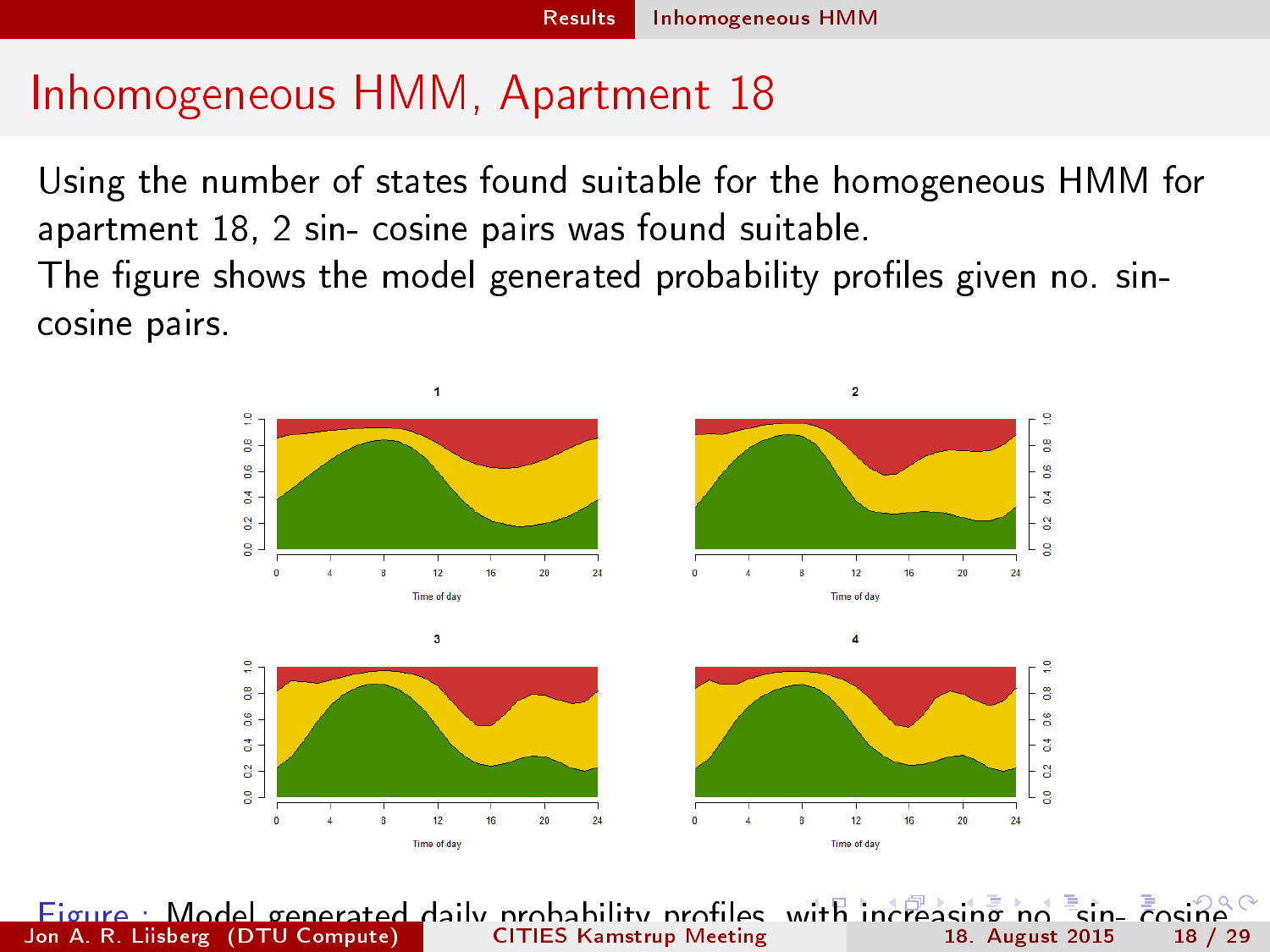## Forecasting distributions



Figure : Contour plot of forecasting distributions 48 hours ahead of the data used to fit the model. The scale is relative to the largest probability in each horizon for Apartment 18  $\Omega$ 

Jon A. R. Liisberg (DTU Compute) [CITIES Kamstrup Meeting](#page-0-0) 18. August 2015 19 / 29

<span id="page-18-0"></span>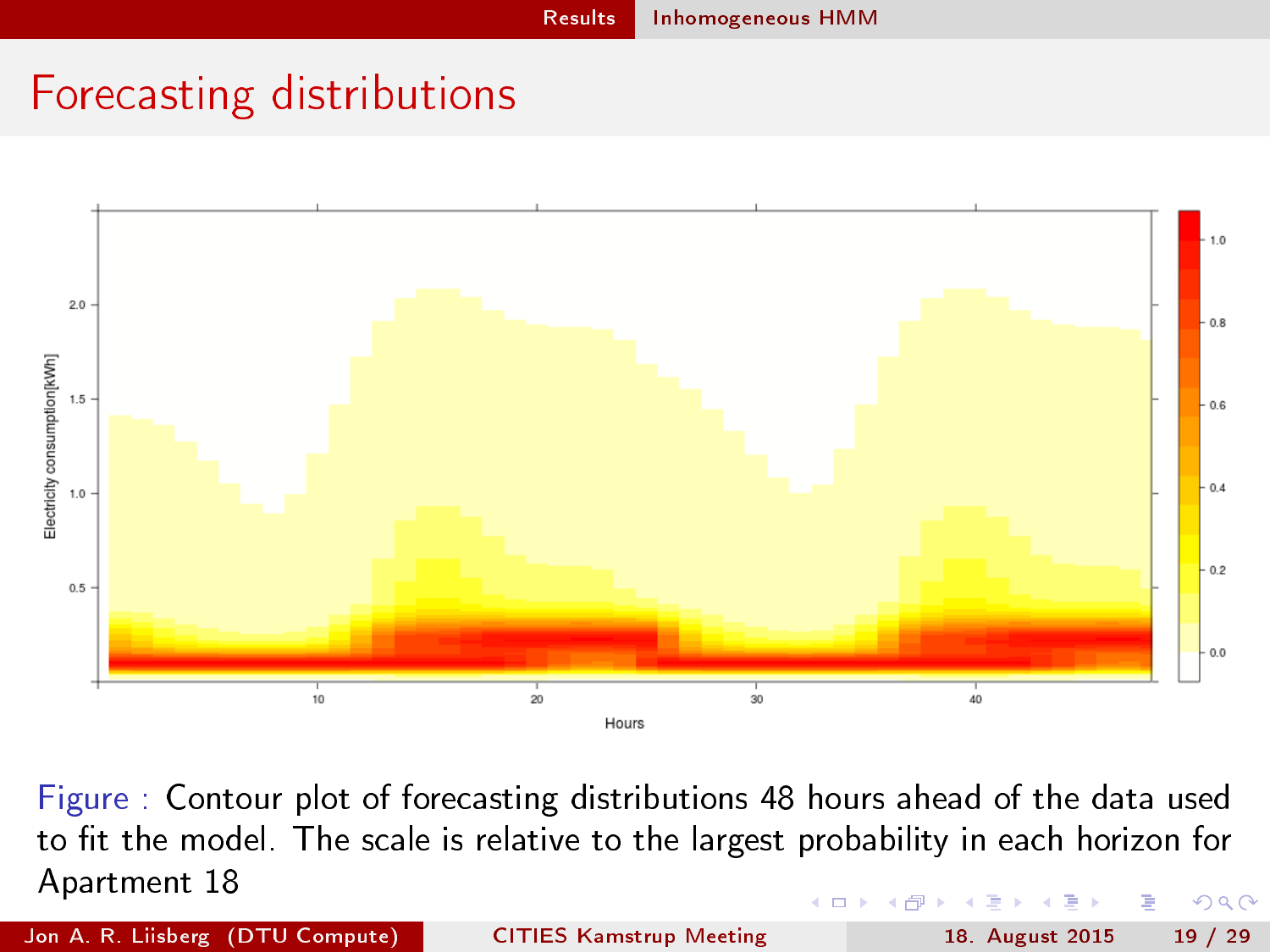### **CRPS**



<span id="page-19-0"></span> $299$ 

重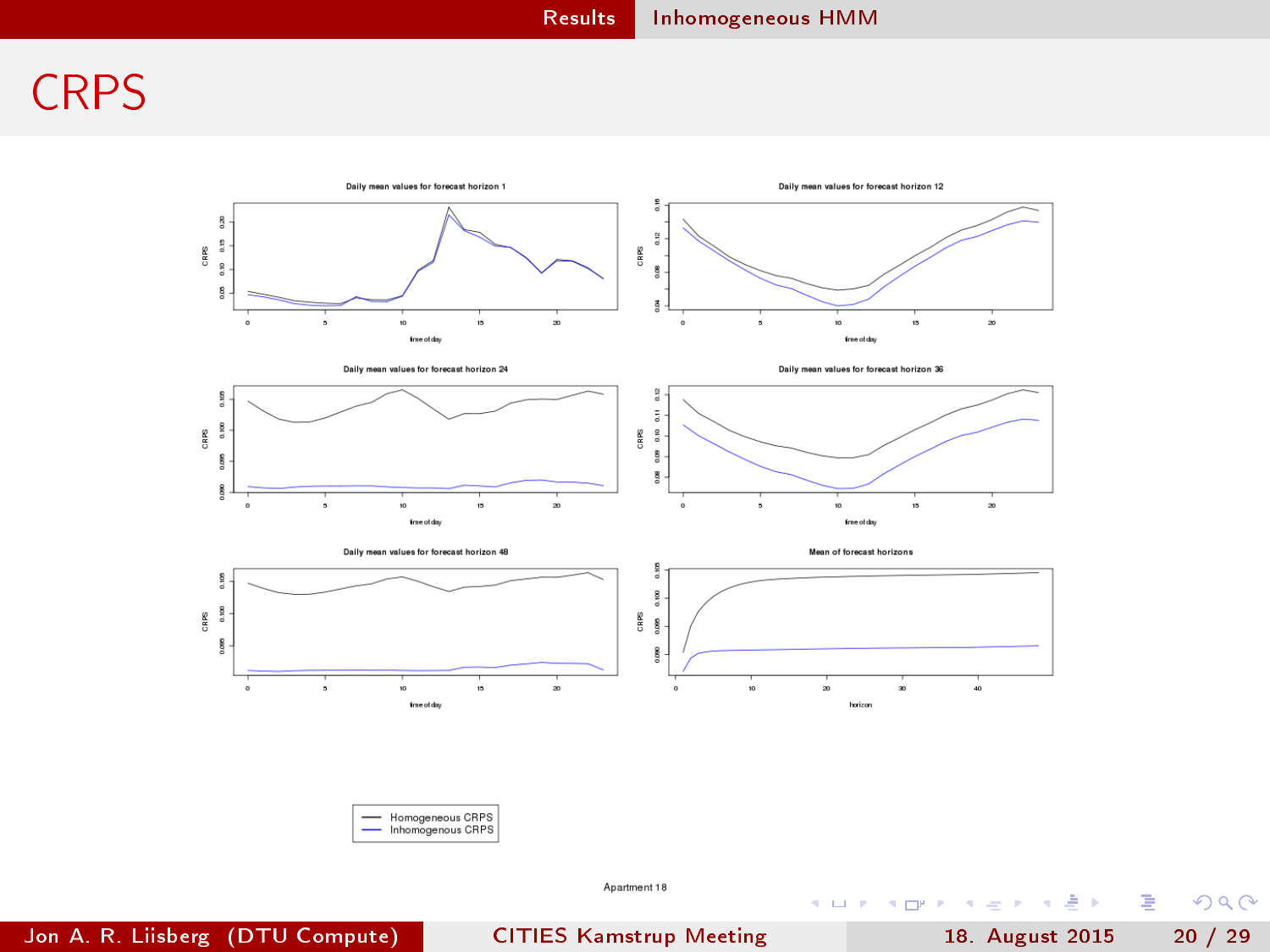### Summary of inhomogeneous HMMs

- High consumption not captured for some apartments
- Forecast similar observations as for Apartment 18
- CRPS similar observations as for Apartment 18

<span id="page-20-0"></span>э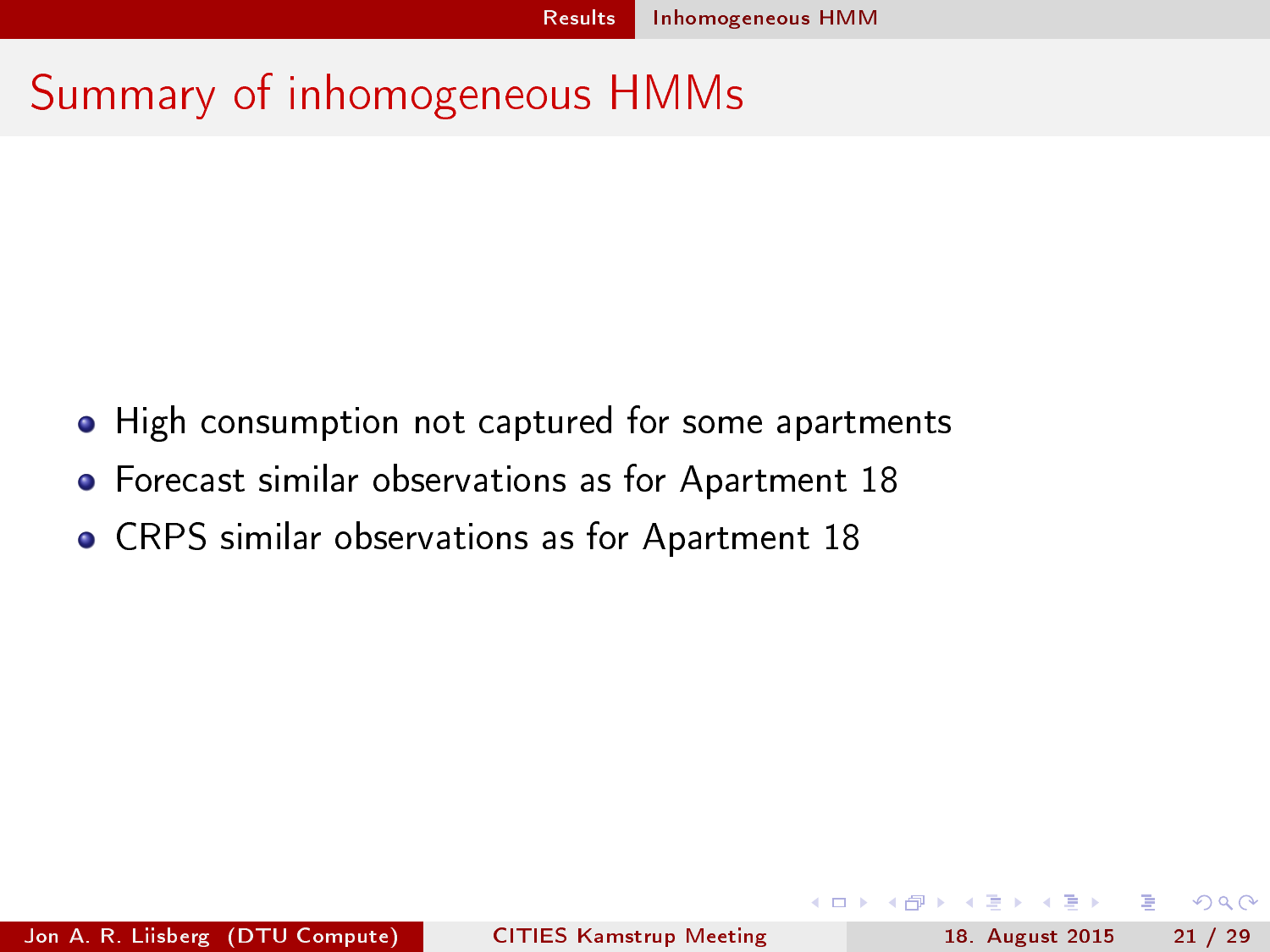### Common parameters



Figure : Box-plots of state dependent parameters for the inhomogeneous 3 state models

Þ . p э

÷

4 D F 4 母 <span id="page-21-0"></span> $QQ$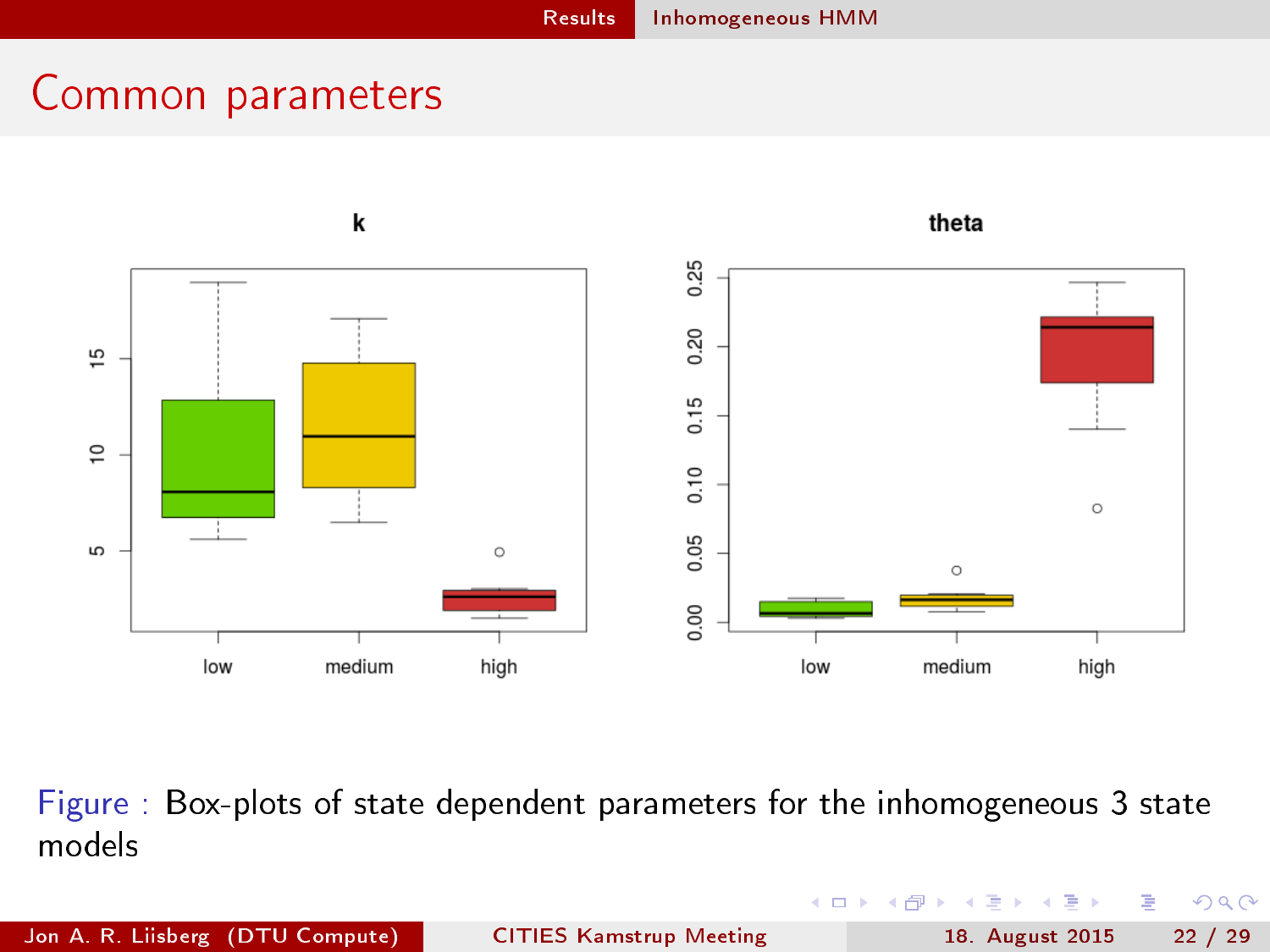### Common parameters



Fourier coefficients for low consumption

### Fourier coefficients for medium consumption



Fourier coefficients for high consumption



<span id="page-22-0"></span>tau parameters



Figure : Box-plots of transition probability paramete[rs](#page-21-0) f[or](#page-23-0) [t](#page-21-0)[he](#page-22-0) [i](#page-23-0)[n](#page-28-0)[h](#page-16-0)[o](#page-5-0)[m](#page-23-0)o[g](#page-6-0)[e](#page-27-0)n[eo](#page-0-0)us  $3_{0.9}$ Jon A. R. Liisberg (DTU Compute) State Meeting The models [CITIES Kamstrup Meeting](#page-0-0) 18. August 2015 23 / 29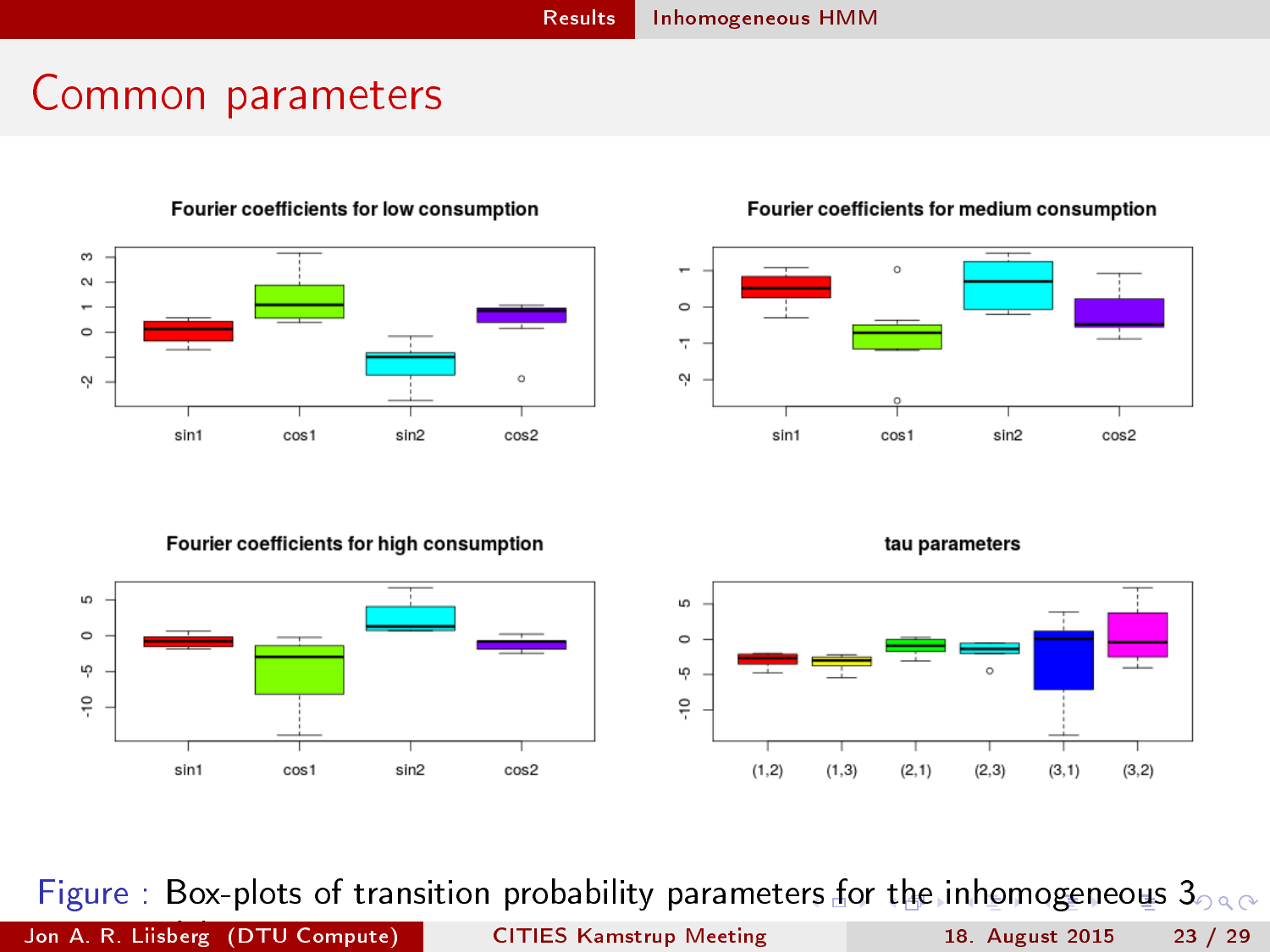### Temperature dependent inhomogeneous HMM, Apartment 2

The temperature dependence is modelled in the mean value of the states where the dependence was observed.



Figure : Mean values in high consumption state over one year

Jon A. R. Liisberg (DTU Compute) [CITIES Kamstrup Meeting](#page-0-0) 18. August 2015 24 / 29

<span id="page-23-0"></span>つひひ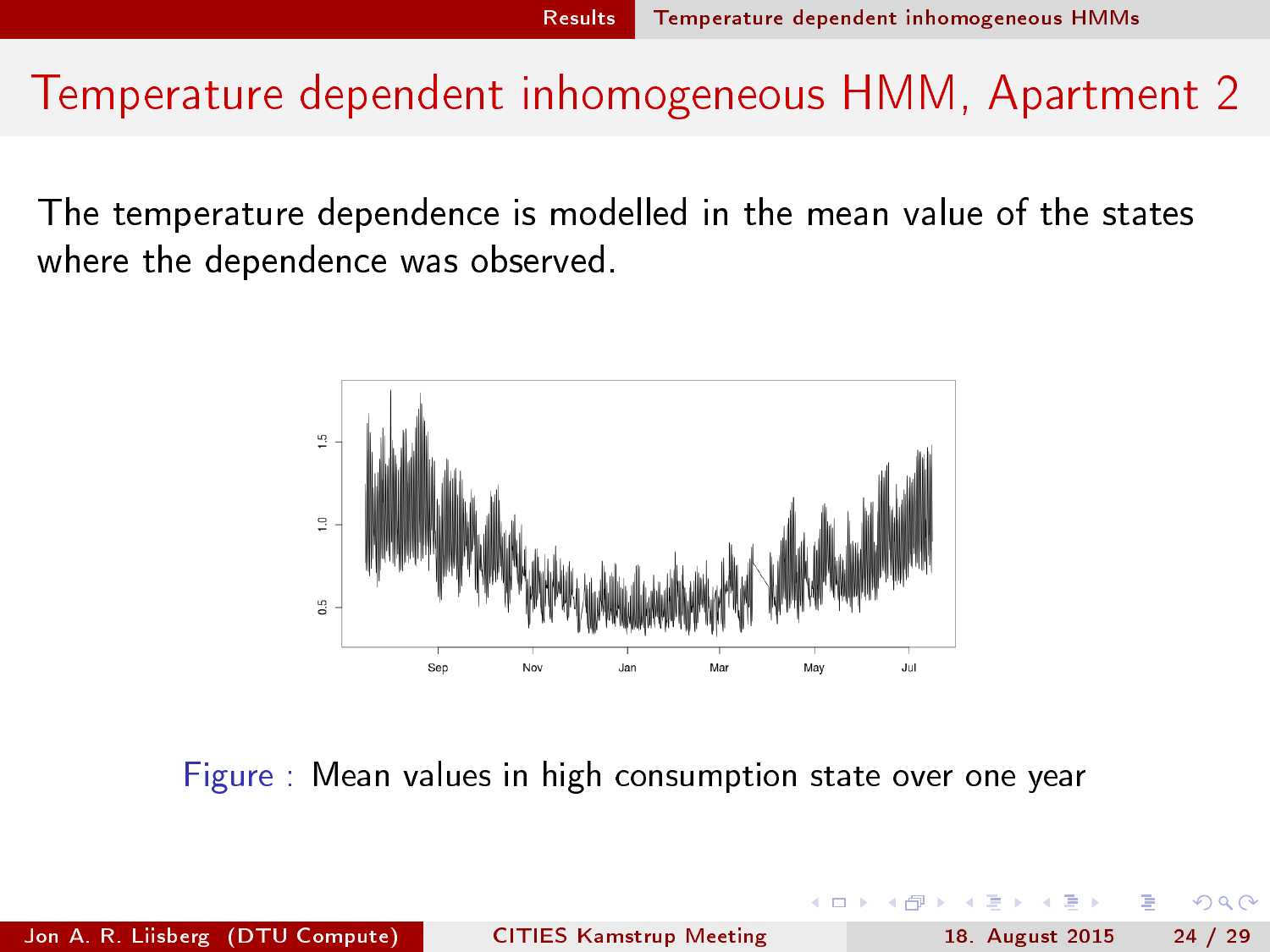### Forecasting distributions

Forecasting distributions for inhomogeneous and temperature dependent model.

<span id="page-24-0"></span>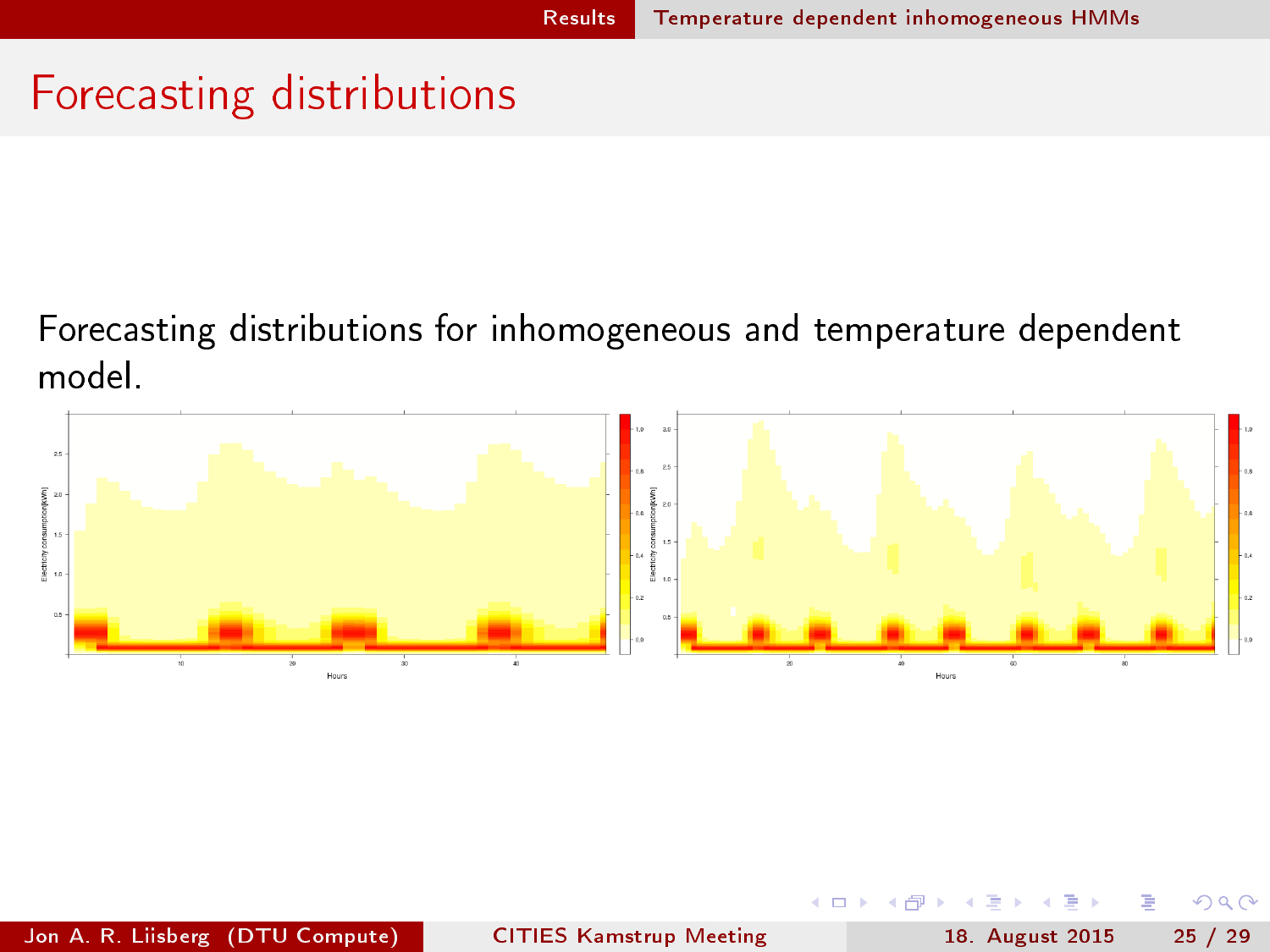### **CRPS**



 $\mathcal{F}_{\text{max}}$  . Critical comparison between the homogeneous model, the homogeneous model, the homogeneous model, the homogeneous model, the homogeneous model, the homogeneous model, the homogeneous model, the homogeneous Jon A. R. Liisberg (DTU Compute) [CITIES Kamstrup Meeting](#page-0-0) 18. August 2015 26 / 29

重

<span id="page-25-0"></span> $299$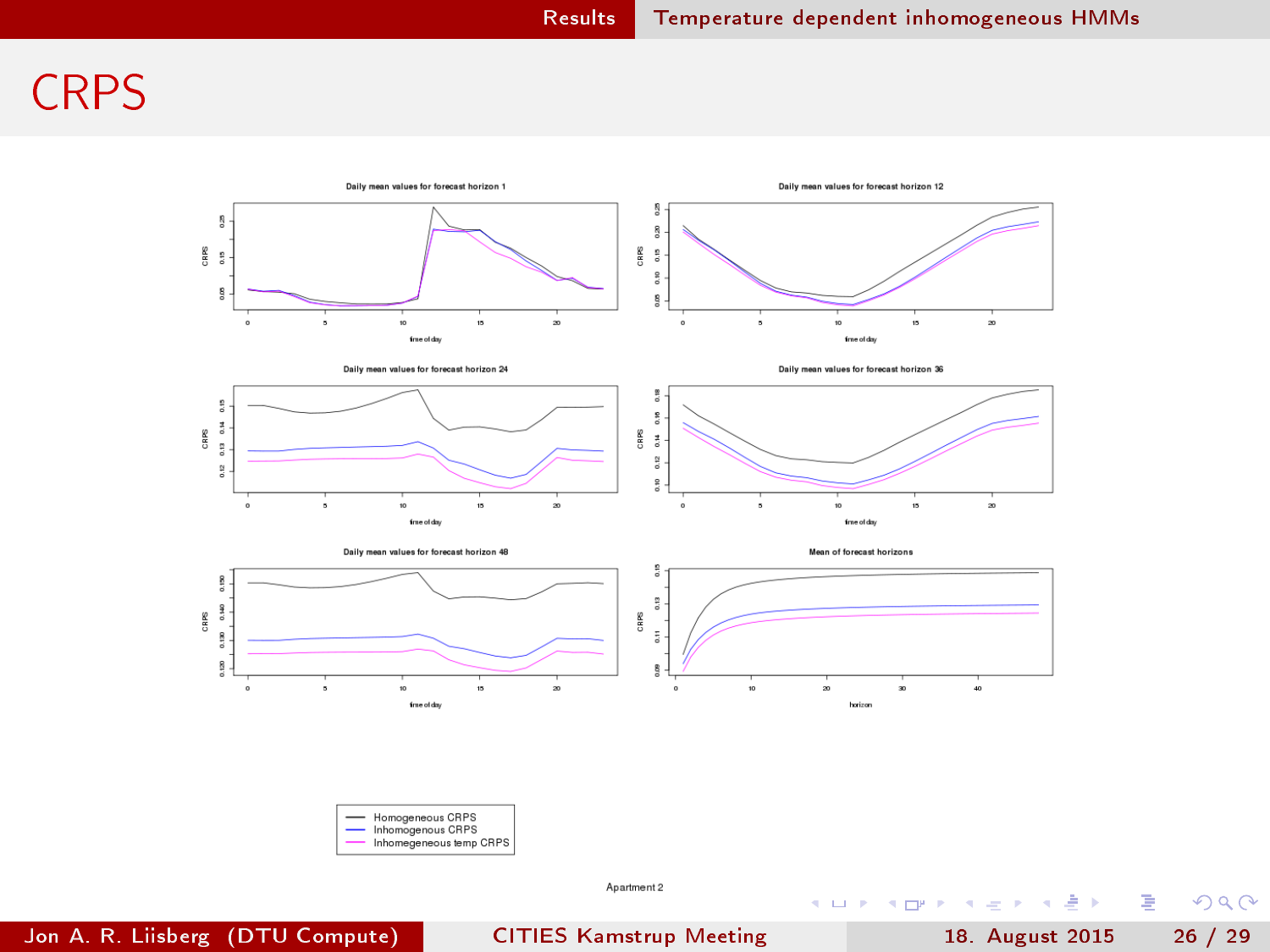Summary temperature dependent inhomogeneous HMMs

- Did not yield good results due to varying mean values in the lower  $\bullet$ consumption states
- **•** Smoothing of mean values is needed

<span id="page-26-0"></span>Jon A. R. Liisberg (DTU Compute) [CITIES Kamstrup Meeting](#page-0-0) 18. August 2015 27 / 29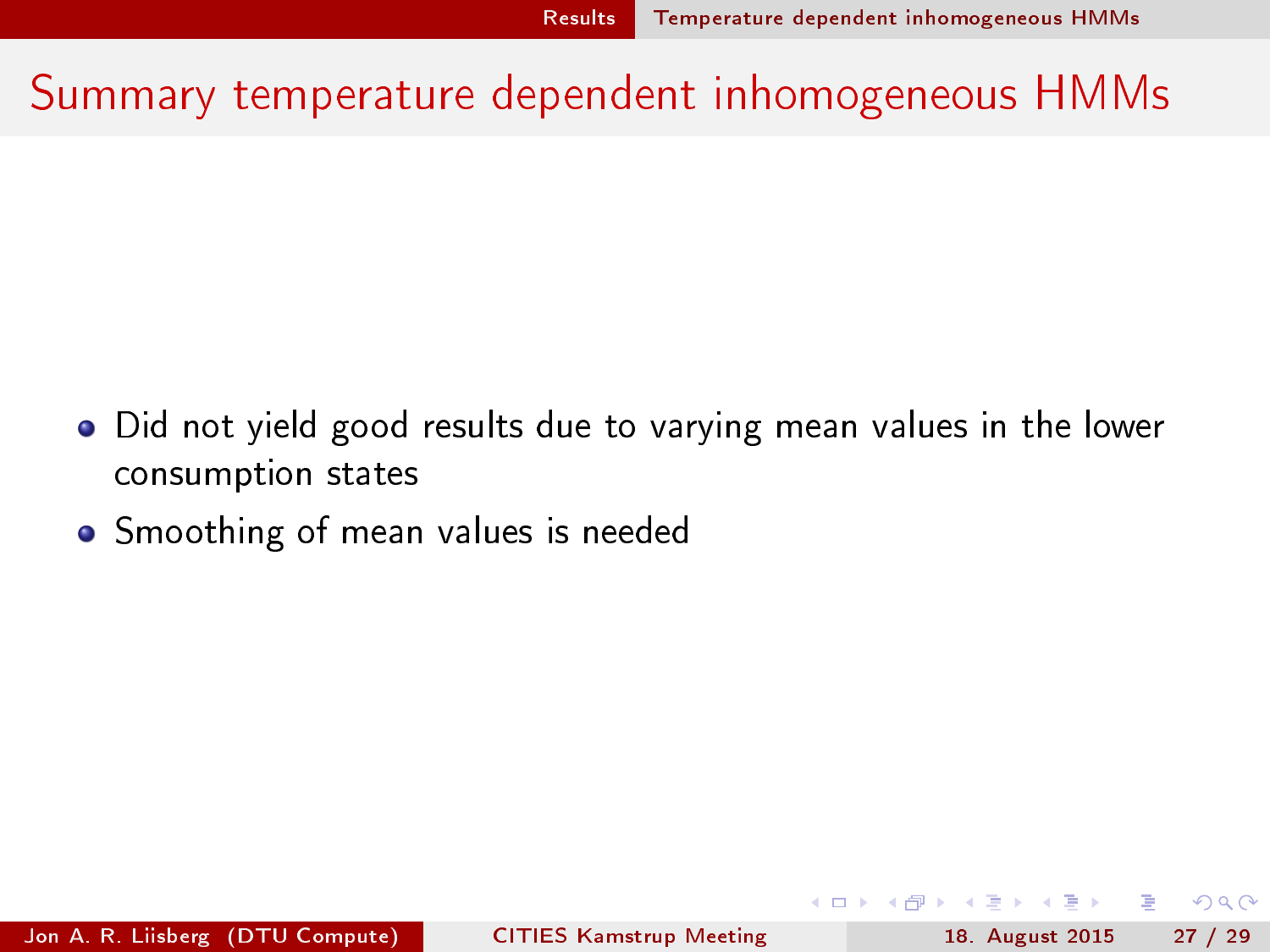# Discussion/Conclusion

With HMMs we have

- Classified states in accordance to occupancy behaviour
	- "low consumption" and "absent or asleep"
	- "medium consumption" and "home"
	- "high consumption" and "home, high consumption"
- **I** Identified dependency on temperature for several apartments
- **•** Improved forecasting by inhomogeneous HMMs
- Observed distinct occupancy patterns
- Found it plausible to model population models, both for homogeneous and inhomogeneous HMMs
- Found model deficiencies
	- High consumption (varying coefficients)
	- Changing behaviour (adaptive methods)
	- **•** Temperature dependent mean values (Smoothing)

÷.

<span id="page-27-0"></span> $QQ$ 

(□ ) (何 )